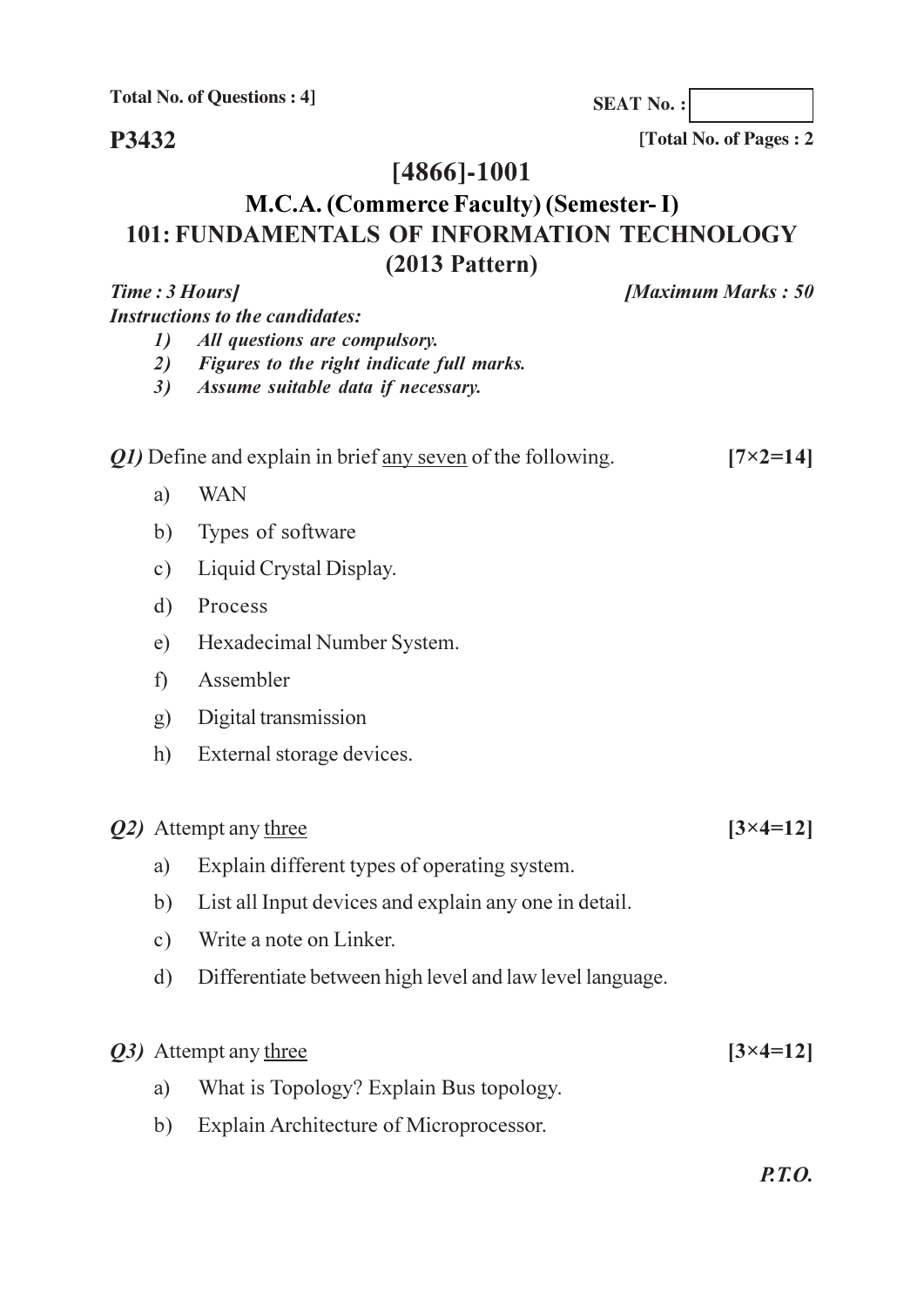- What is an algorithm? Explain characteristics of an algorithm.  $c)$
- Explain with example  $d)$ 
	- Primary Key  $i)$
	- Foreign Key  $\ddot{i}$ )
- Q4) Attempt any three
	- Convert the following  $a)$ 110011 to Decimal

AD 8 to Decimal

- b) What is protocol? Explain communication protocol.
- List types of printer. Explain any one in detail.  $c)$
- Explain Binary Number System in detail.  $d)$

# 7777

 $[3 \times 4 = 12]$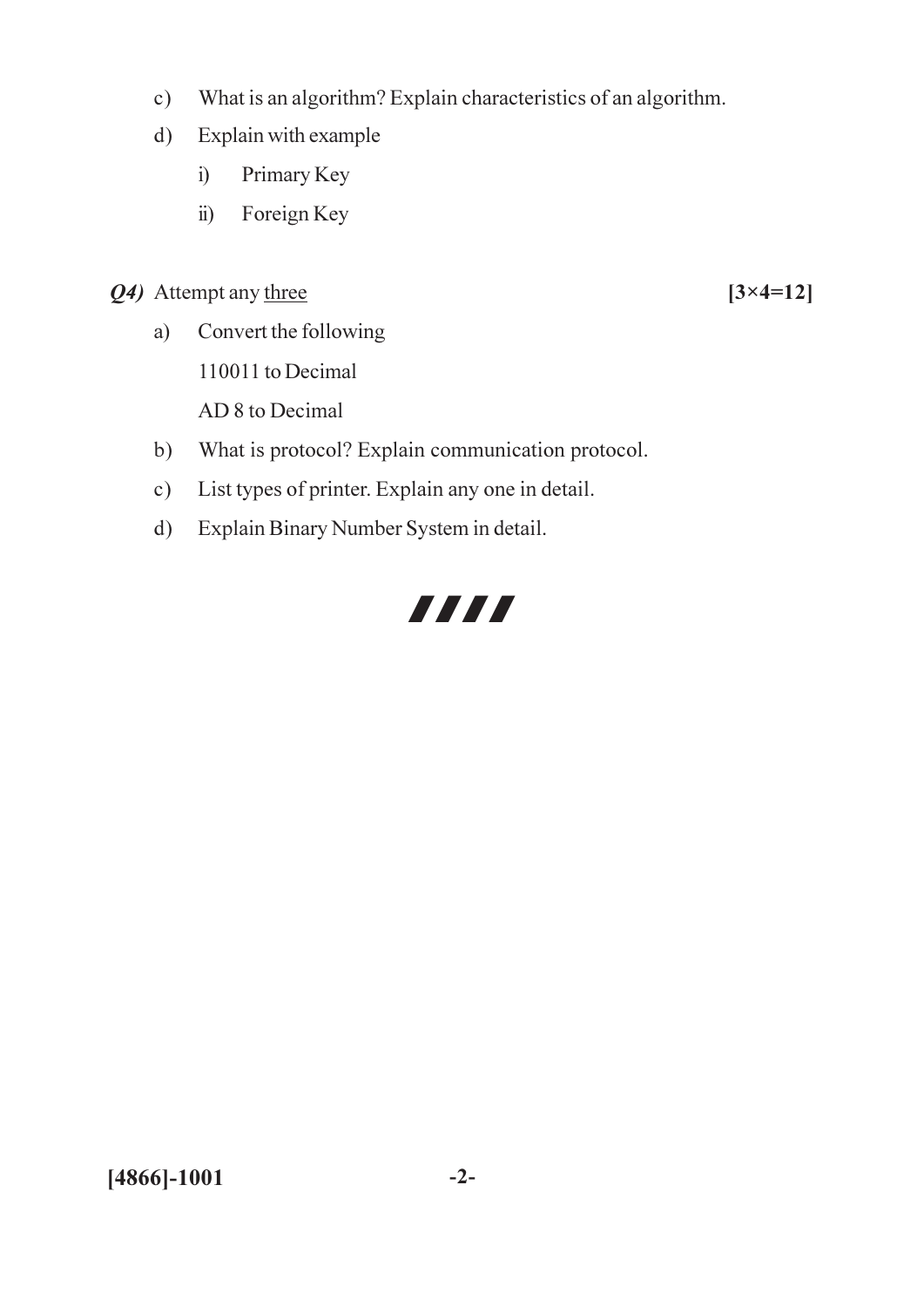P3433

#### $[4866] - 1002$

# M.C.A. (Commerce Faculty) (Semester - I) 102 : PROGRAMMING IN 'C' (2013 Pattern) (Credit System)

Time: 3 Hours] **Instructions to the candidates:** All questions are compulsory.  $\mathcal{D}$ 

- 2) Assume suitable data, if necessary.
- *Q1*) Attempt any seven.
	- Define a)
		- data type  $i)$
		- identifier  $\ddot{u}$
	- Give syntax and suitable example of printf () and getchar().  $b)$
	- What is use of if-else decision control statement?  $c)$
	- What is function? Which are the types of function?  $\mathbf{d}$
	- What is an array? Which are the different types of array?  $e)$
	- What is structure? Give proper example of it.  $f$ )
	- What is file? How to open file in 'C'?  $g$ )
	- Which are the categories of directives?  $h)$
- *Q2*) Attempt any three.
	- Explain in detail structure of 'C' program. a)
	- What is loop control structure? What is the difference between While  $b)$ loop and Do-While loop?
	- Write a note on Dynamic Memory Allocation.  $c)$

[Total No. of Pages: 3]

[Max. Marks: 50]

**SEAT No.:** 

 $[7 \times 2 = 14]$ 

 $[3 \times 4 = 12]$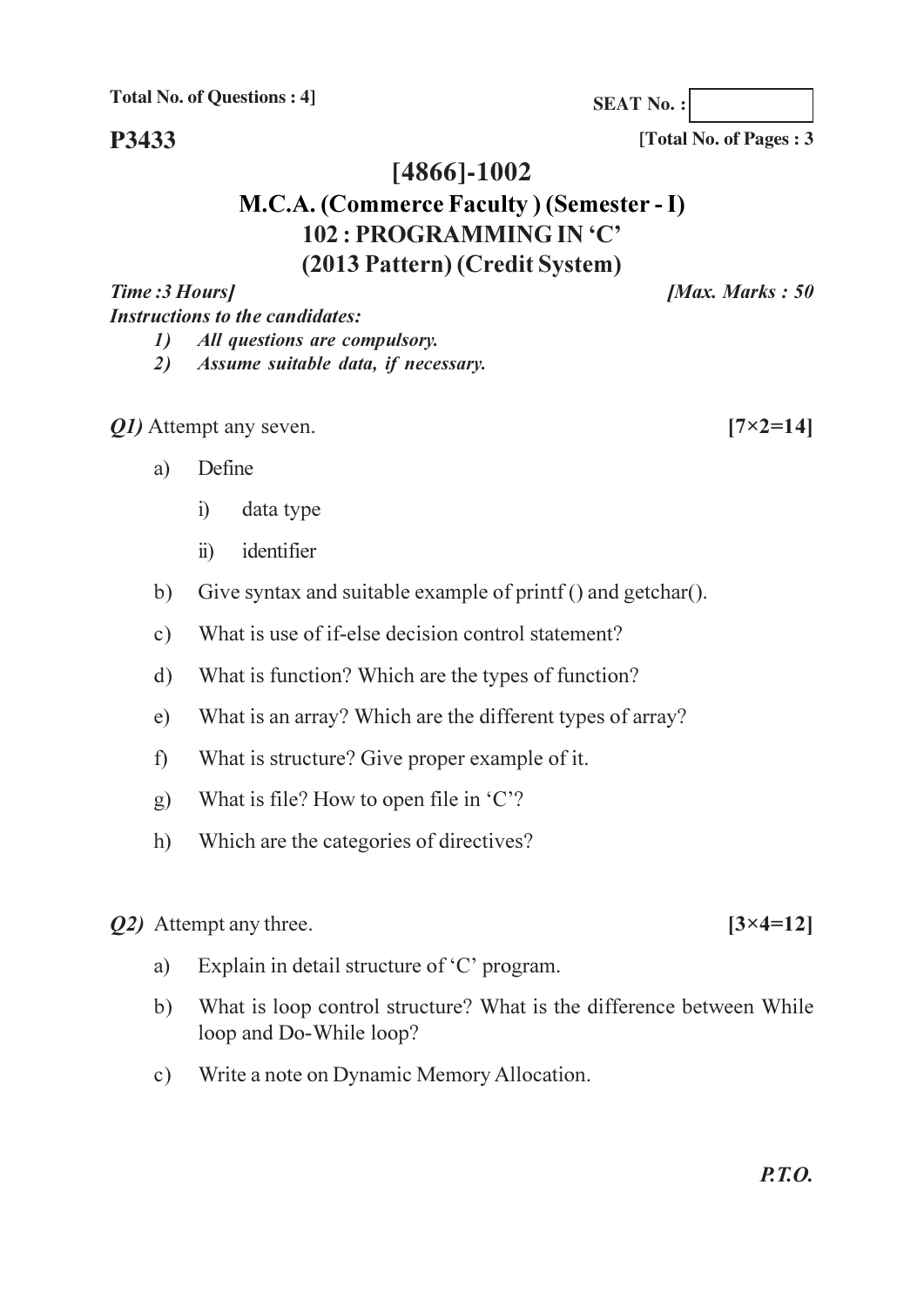```
\mathbf{d})
      Trace the output:
      # include \leqstdio.h)
      int \, \text{main} ()
      \{char *names[]={"Suresh", "Siva", "Sona", "Baiju", "Ritu"};
            int i;
            char *t:
            t = names [3];
            names [3] = names [4];
            names [4] = t;
             for (i = 0; i \leq 4; i++)printf ({}^{\prime\prime\prime}\!\!\delta 5,", names [i]);
            return0:
      \left\{ \right.
```
*O3*) Attempt any three.

 $[3 \times 4 = 12]$ 

- Write a function using pointers to add two integer numbers and to return a) the result to the calling function.
- Write a program in 'C' to calculate multiplication of array of n x n matrix.  $b)$
- Write a 'C' program that will receive a filename and a line of text as  $c)$ command line arguments and write the text to the file.
- $\mathbf{d}$ What will be the output of the program (myprog) given below if it is executed from command -line as

```
myprog 100 200 300
/* myprog.C*/# include \leqstdio.h)
int main (int argc, char *argy[])
\{int i:
      for (i = 0; i < argc; i++)printf ("%5", argy [i]);
      \text{pirmtf}(\text{``}\langle n \text{''}\rangle);
      return0:
\left\{ \right.
```
 $[4866] - 1002$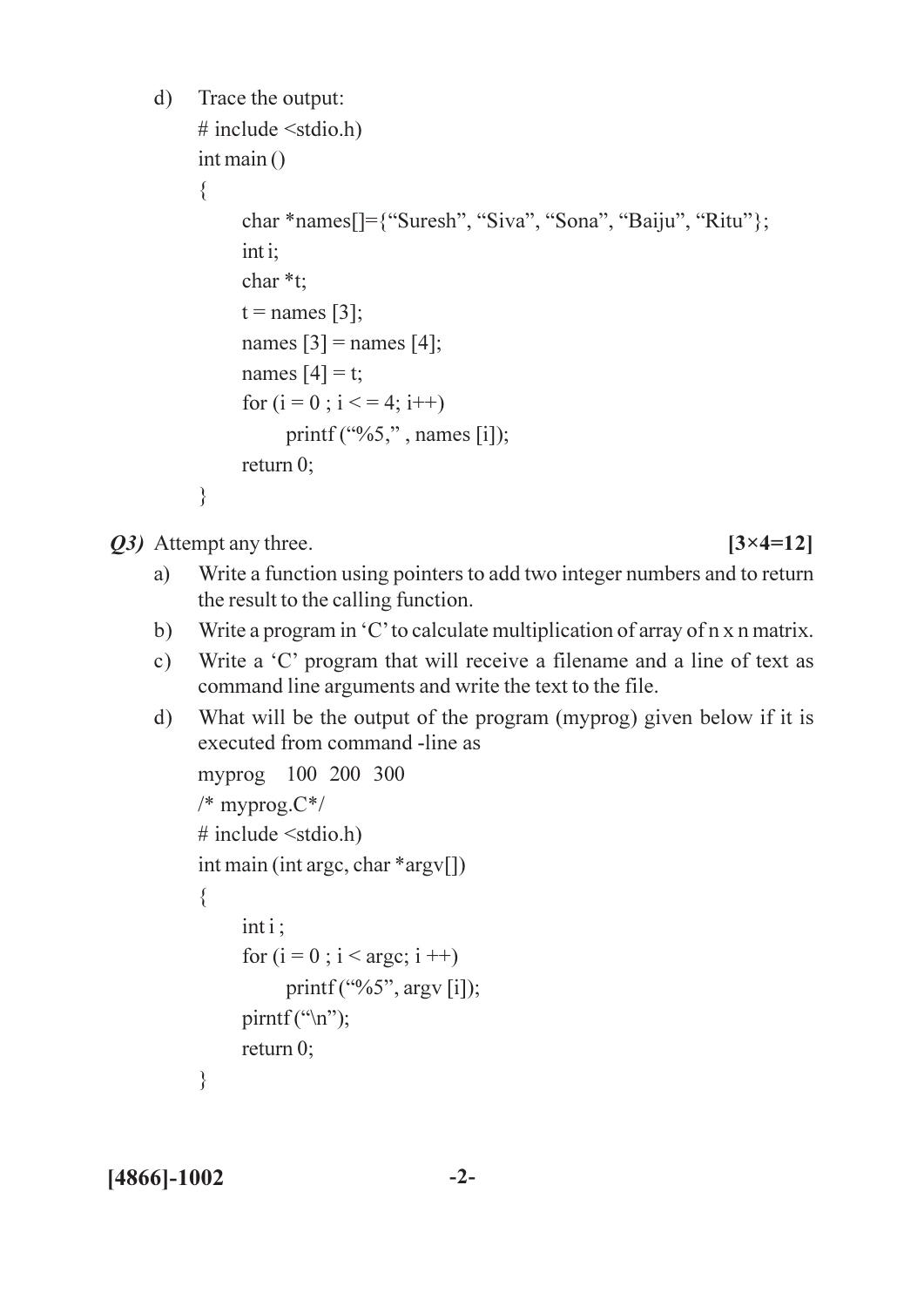Q4) Attempt any three.

- $a)$ What is string? Explain strepy () and strlen () functions with proper syntax.
- What is union? Write differences between structure and union.  $b)$
- Explain any four standard file handling functions in detail.  $c)$
- Trace the output  $\mathbf{d}$

```
# include \leq stdio.h)
int \, \text{main} ()
\{int a = 300, b, c;
     if (a > 400)b = 300;c = 200;print f ("%d%d%d \n", a,b,c);
     return 0;
\}
```
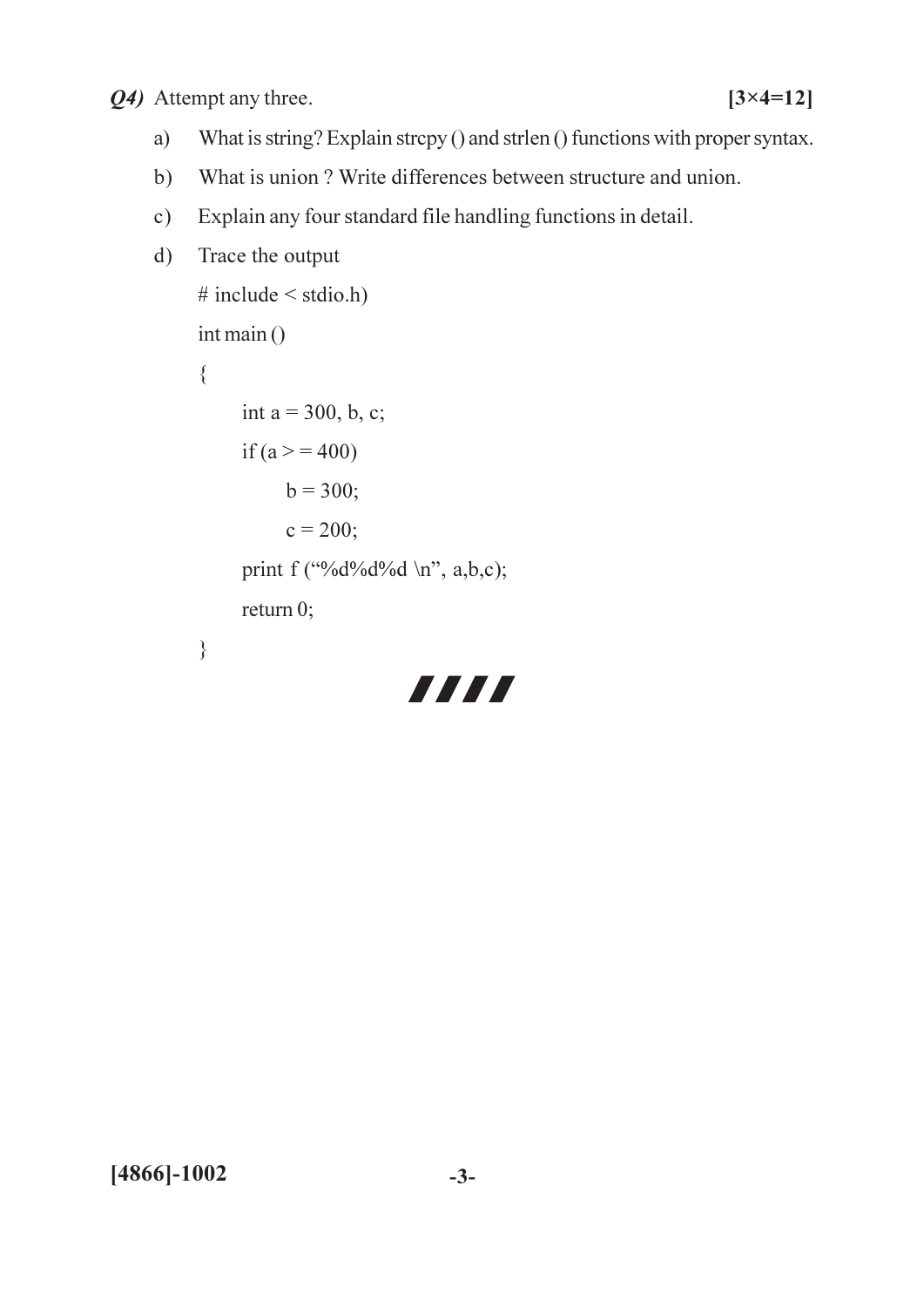P3434

[Total No. of Pages: 3

[Maximum Marks: 50]

**SEAT No.:** 

# [4866]-1003 M.C.A. (Commerce) (Part - I) (Semester- I) **ELEMENTS OF STATISTICS**  $(2013$  Pattern)

Time: 3 Hours] **Instructions to the candidates:** 

- **All Questions are compulsory.**  $\mathbf{D}$
- Figures to the right side indicate full marks. 2)
- Use of calculator is allowed.  $3)$
- Assume Suitable data, if necessary.  $4)$

*O1*) Attempt any Two of the following:

#### Find median for the following frequency distribution: a)

 $[7]$ 

| Marks           | $\text{Below20}$   21-40   41-60   61-80   81-100 |  |  |
|-----------------|---------------------------------------------------|--|--|
| No. of students |                                                   |  |  |

Also draw less than Ogive curve and verify median graphically.

Two samples are drawn from two normal populations. From the following  $b)$ data test whether the two samples have the same variance at 5% level of significance.  $\lceil 7 \rceil$ 

| Sample I: 60 65 71 74 76 82 85 87        |  |  |  |  |  |
|------------------------------------------|--|--|--|--|--|
| Sample II: 61 66 67 85 78 63 85 86 88 91 |  |  |  |  |  |

[Given f table =  $3.68$ ]

Obtain correlation coefficient between sales (Y) and Number of sections  $c)$  $(X)$  using following data:  $\lceil 7 \rceil$ 

|  |  |  |  | $X$   77   54   27   52   14   35   90   25   56   60 |  |
|--|--|--|--|-------------------------------------------------------|--|
|  |  |  |  |                                                       |  |

- *Q2*) Attempt any TWO of the following:
	- Explain the following terms:  $a)$

 $[6]$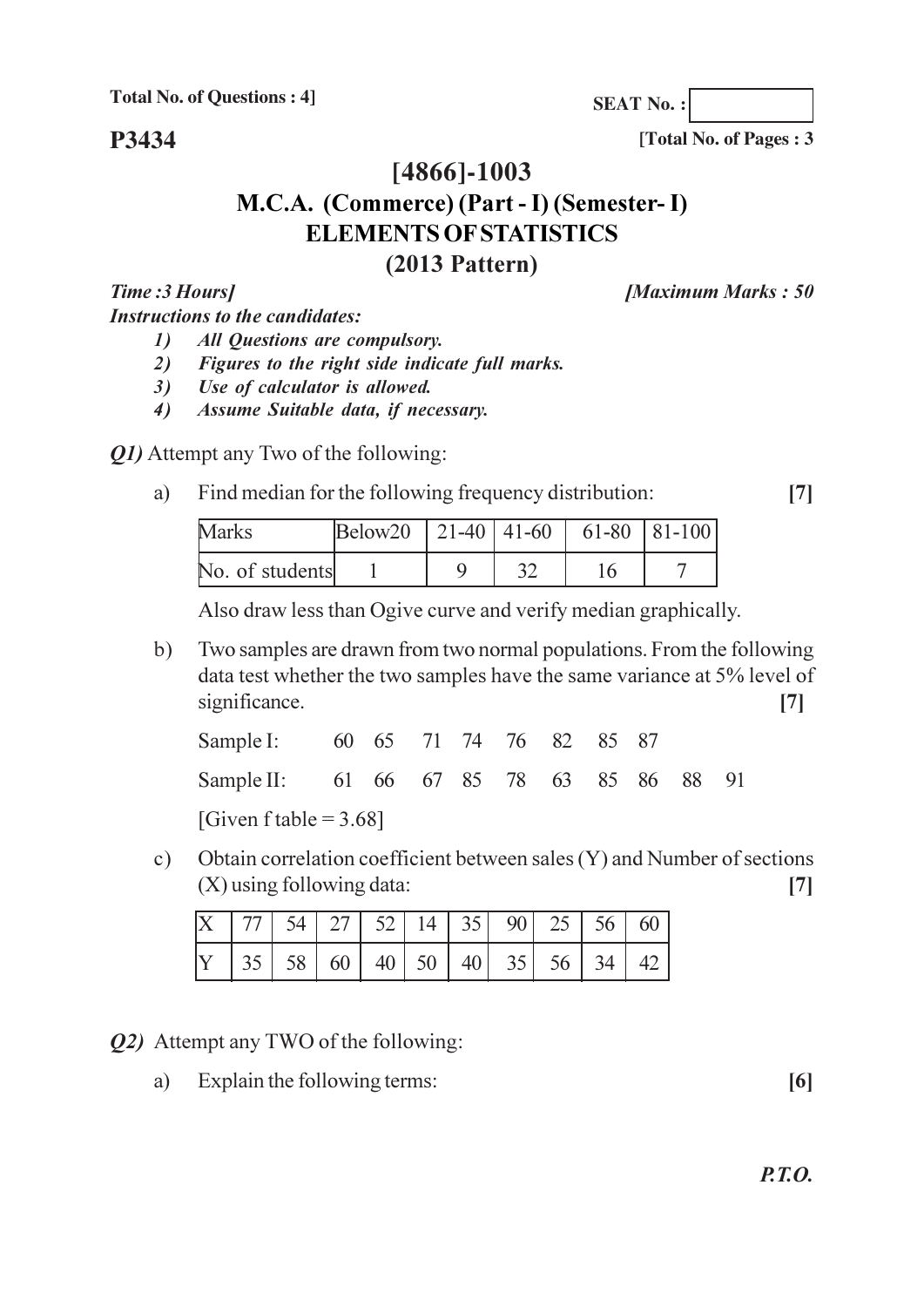- Hypothesis  $i)$
- **Critical Region**  $\ddot{\text{ii}}$
- $\overline{111}$ Type I and Type II errors
- A random variable X has following probability distribution:  $b)$  $[6]$

| $P(X=x)$       |  | $2K$ 3K 13K $2K$ |  |
|----------------|--|------------------|--|
| $\Gamma_{ind}$ |  |                  |  |

Find

- K  $i)$
- Mean  $\ddot{u}$
- iii)  $P(X > 2.0)$
- The two lines of regression are  $X 4Y = 5$  and  $X 16Y = 64$ .  $c)$  $[6]$ Find:
	- $i)$ regression coefficient X on Y
	- regression coefficient Y on X  $\ddot{u}$ )
	- correlation coefficient  $\dddot{\mathbf{u}}$

*Q3*) Attempt any THREE of the following:

- Write the procedure of large sampling test of testing of equality of a) proportions.  $[4]$
- A group of 50 items have mean and standard deviation 61 and 8  $b)$ respectively. Another group of 100 observations have mean and standard deviation 70 and 9 respectively. Find mean and standard deviation of the combined group.  $[4]$
- The following information is collected on two characters:  $c)$  $[4]$

|            | Cinegoers | Non-cinegoers |
|------------|-----------|---------------|
| Literate   |           |               |
| Illiterate |           |               |

Based on this information can you conclude that there is no association between habit of watching cinema going and literacy? Use 5% L.O.S.

$$
[\text{Given} \chi_1^2 = 3.81, {\chi_2}^2 = 5.99, {\chi_3}^2 = 7.81]
$$

#### $[4866] - 1003$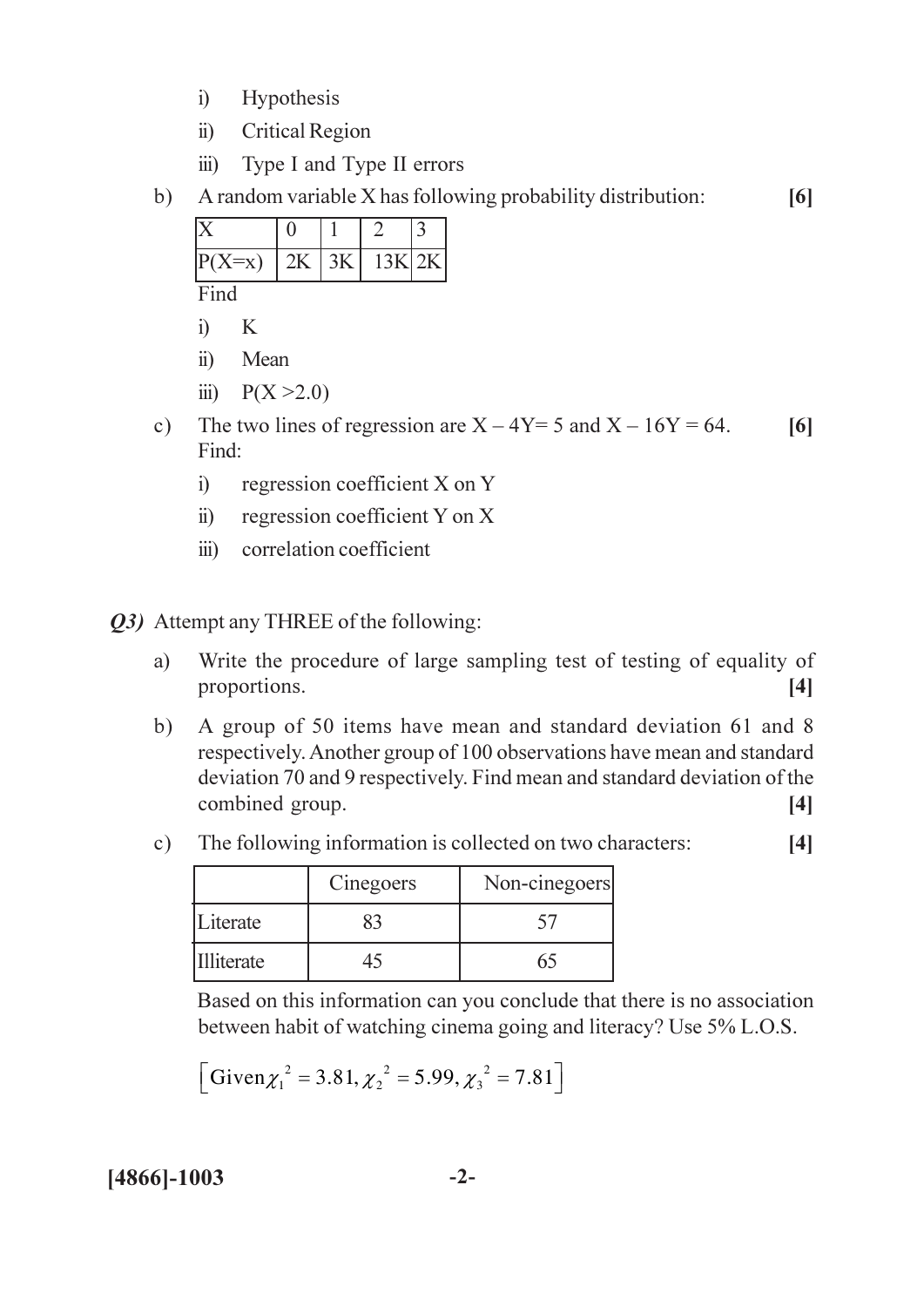A random sample of size  $n_1 = 10$  from a normal population has standard  $\mathbf{d}$ deviation 8.56 and mean 32.3. A second random sample of size  $n_2 = 10$ has standard deviation 10.09 and mean 44.1. Test the hypothesis that

$$
\mu_1 = \mu_2 \text{ against } \mu_1 \neq \mu_2
$$
  
(Given t<sub>17</sub>=2.110, t<sub>18</sub>=2.101, t<sub>19</sub>=2.093) [4]

Compute quartile deviation and coefficient of quartile deviation for the  $e)$ following frequency distribution.  $[4]$ 

| Class     | $ 35 - 40 $ 40 - 45   45 - 50   50 - 55   55 - 60   60 - 65 |  |  |
|-----------|-------------------------------------------------------------|--|--|
| Frequency |                                                             |  |  |

Q4) Attempt any THREE of the following:

| A random variable X has following probability distribution: |  |  |  |  |  |  |  |  |
|-------------------------------------------------------------|--|--|--|--|--|--|--|--|
|                                                             |  |  |  |  |  |  |  |  |
| $ P(X=x) 0.18$   0.28   0.25   0.18   0.06   0.04   0.01    |  |  |  |  |  |  |  |  |

Find mean of X and  $V(X)$ .

- If  $X \rightarrow N(100, 16)$ . Calculate  $P[90 \le X \le 110]$ .  $[4]$  $b)$
- $c)$ The number of cars crossing a bridge during a certain interval has approximately a Poisson distribution with mean 4. Find the probability that during a randomly chosen interval of time.  $[4]$

Find

a)

- $i)$ no car will cross the bridge,
- at least 3 cars will cross the bridge. [Given  $e^{-4} = 0.01831$ ]  $\ddot{i}$
- $\mathbf{d}$ Let  $X$  be a binomial random variable with parameters  $n$  and  $p$ .  $[4]$ 
	- If  $E(X) = 4.0$  and  $Var(X) = 2.4$ . Find n and p.  $i)$
	- If  $p = 0.4$ ,  $E(X) = 2$ . Find n and Var(X).  $\ddot{i}$
- According to the norms established for a mechanical aptitude test, persons  $e)$ who are 18 years old should average 73.2 with standard deviation of 8.6. If 45 randomly selected persons of that age averaged 76.7, test the null hypothesis  $\mu$  = 73.2 against  $\mu$   $\neq$  73.2 at 0.01 level of significance.  $[4]$

# 7777

 $[4]$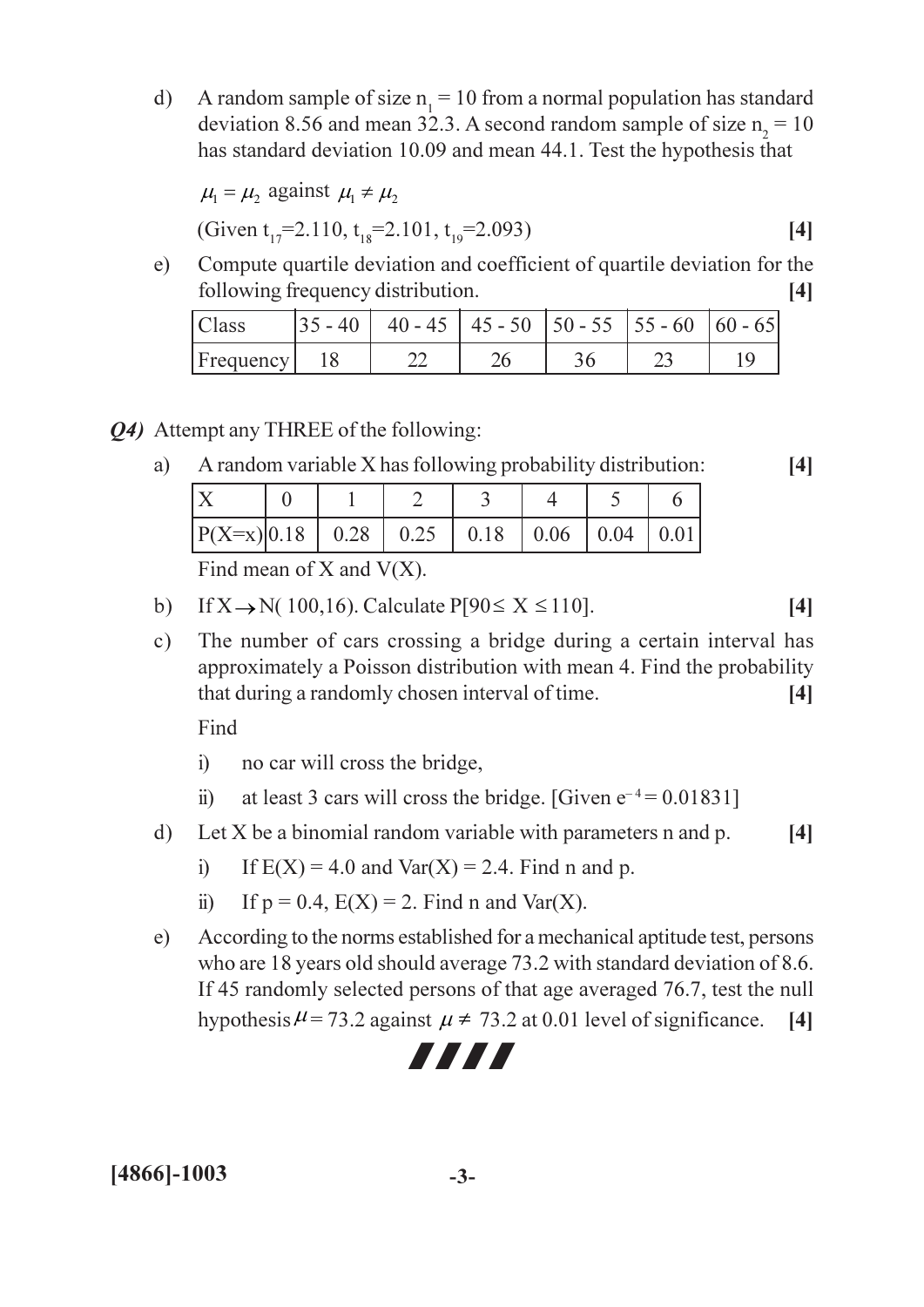P3435

**SEAT No.:** 

[Total No. of Pages: 3

### $[4866] - 1004$

### M.C.A. (Commerce) (Semester-I) **104: FINANCIAL ACCOUNTING** (2013 Pattern) (Credit System)

Time: 3 Hours] **Instructions to the candidates:**  [Maximum Marks: 50]

Question No.1 is compulsory.  $\mathbf{I}$ 

Q1) From the following Trial balance and additional information, you are required to prepare Trading a/c, Profit & Loss a/c and Balance Sheet of M/s Parekh as on 31/03/2015.  $[14]$ 

| <b>PARTICULARS</b>       | DR.Rs. | CR.Rs. |
|--------------------------|--------|--------|
| Parekh capital           |        | 20000  |
| <b>Bank overdraft</b>    |        | 5000   |
| Machinery                | 13400  |        |
| Cash in hand             | 1000   |        |
| Fixtures                 | 5500   |        |
| Opening stock            | 45000  |        |
| Bills payable            |        | 7000   |
| Creditors                |        | 40000  |
| Debtors                  | 63000  |        |
| <b>Bills receivable</b>  | 5000   |        |
| Purchases                | 50000  |        |
| Sales                    |        | 129000 |
| Insurance                | 1000   |        |
| <b>Discount Received</b> |        | 1100   |
| <b>Salaries</b>          | 9000   |        |
| Wages                    | 4000   |        |
| <b>Building</b>          | 9200   |        |
| Discount received        |        | 4000   |
|                          | 206100 | 206100 |

Solve any Three questions from the remaining.  $2)$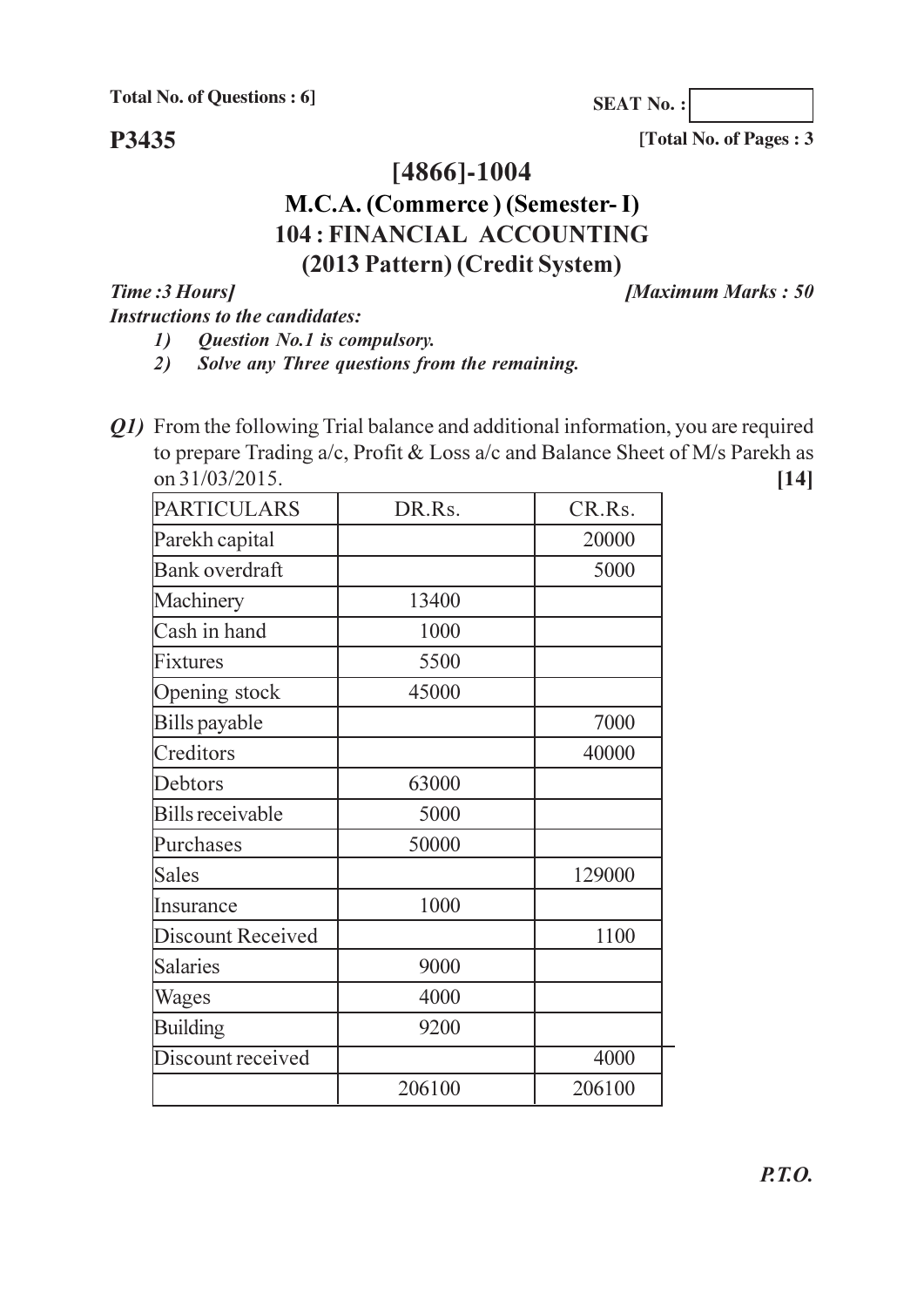Additional information:

- Closing stock Rs. 52000. a)
- $b)$ Depreciation on Machinery at 5%.
- $c)$ Insurance prepaid Rs. 400/-
- Salary outstanding Rs. 1000/- $\mathbf{d}$
- **Q2)** Journalize the following transactions in the books of Vijay Enterprises for the month of Jan. 2015  $[12]$

Date:

- $\mathbf{1}$ Started business with Cash Rs. 40000/- and Machinery Rs. 20000/-
- $\overline{4}$ Bought goods from Ajay Traders Rs.25000/- on credit.
- Open account with Rs.5000/- with Bank of India. 6
- $\overline{Q}$ Sold goods to Ramesh worth Rs. 15000/- by cash and Rs. 15000/- on credit.
- Received Rs. 10000/- from Ramesh on account. 15
- 20 Cash withdrawn by the proprietor for personal use Rs. 2000/-.
- 25 Paid for travelling expenses Rs. 1500/- and Telephone bills Rs. 500/-.
- Cash withdrawn from the State of India Rs. 2000/- for office expenses.  $30<sup>2</sup>$
- *Q3*) A Company purchased Machinery on 1.4.2013 at Rs. 180000/- and Installation charges Rs.20000/-. The estimated life of the machine is 5 years and scrap value is nil.

Show under Fixed Installment Method. Calculation of Depreciation per year and Machinery Account. Depreciation Account for 3 years.  $\lceil 12 \rceil$ 

Q4) Define the concept "Management Accounting". Distinguish between Financial Accounting and Management Accounting.  $[12]$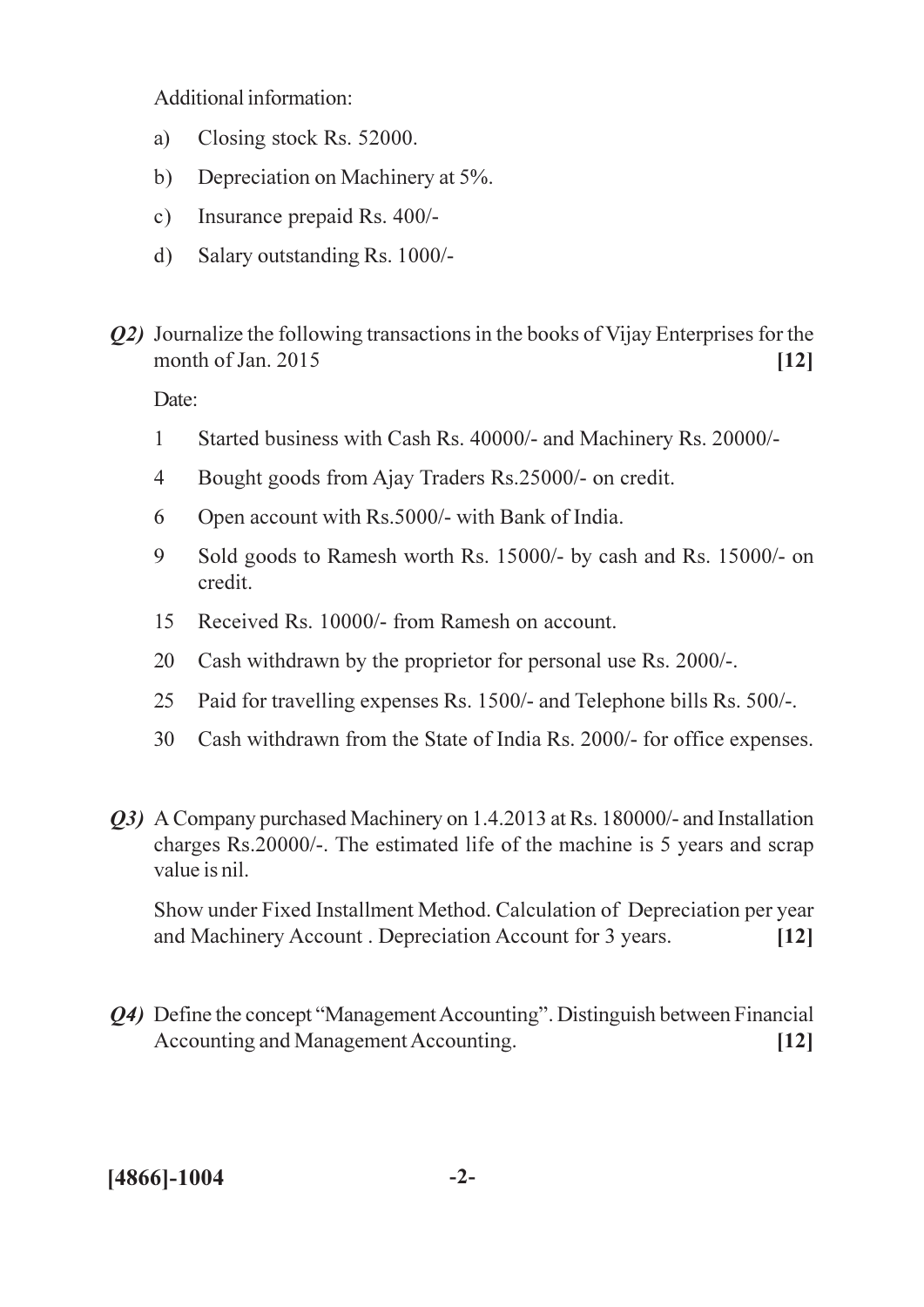Q5) Explain in brief. Explain following Accounting concepts:

 $[12]$ 

 $[12]$ 

- Accrual Concept.  $a)$
- b) Money Measurement Concept.
- c) Business Entity Concept.
- Going concern Concept.  $\mathbf{d}$

Q6) Write short notes on (Any Three):

- Objectives Accounting standards in India. a)
- Enterprise Resource Planning: merits and demerits.  $b)$
- $c)$ Role of computers in Financial Accounting.
- Users of Financial Accounting.  $d)$
- Subsidiary Book.  $e)$

# 7777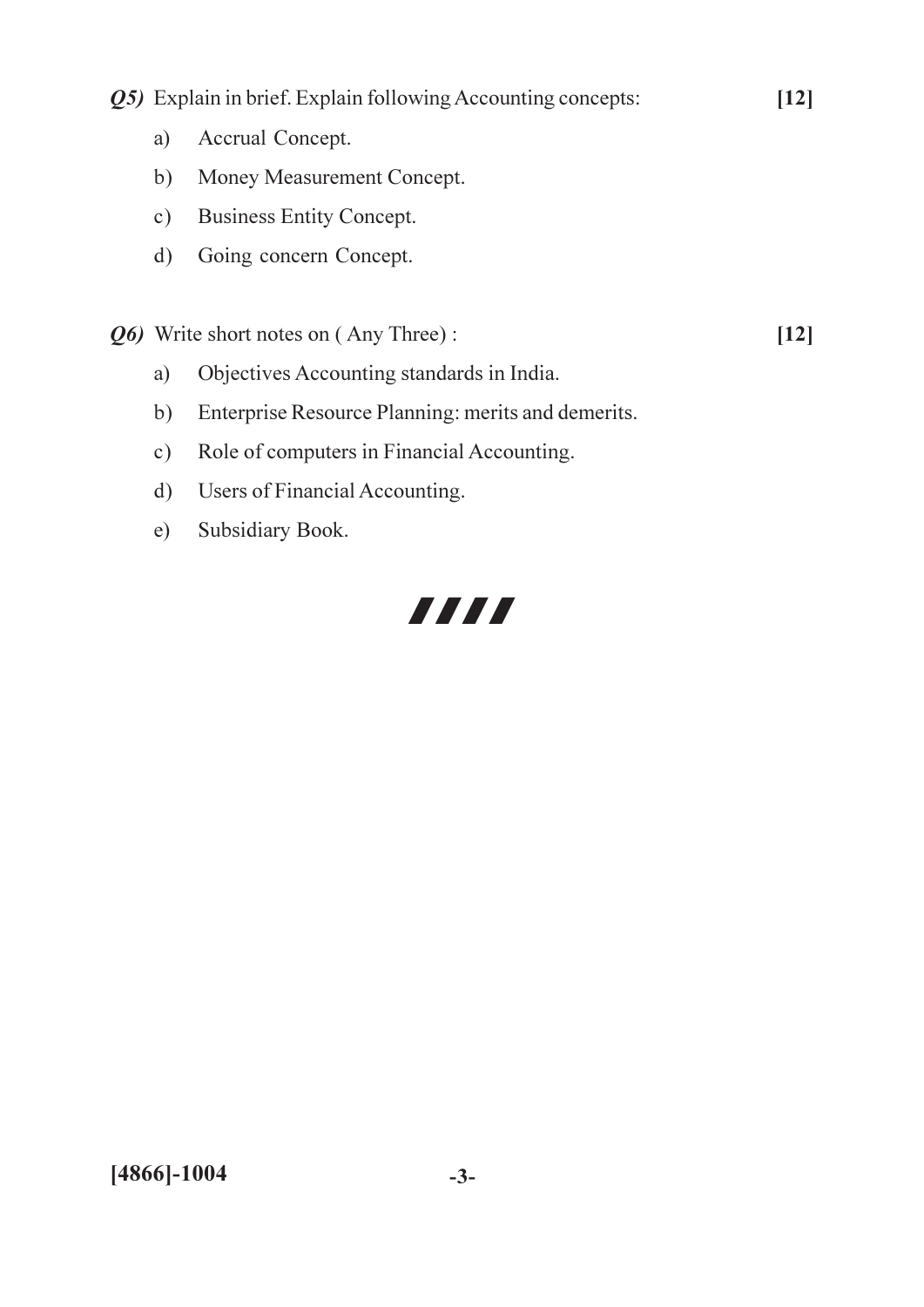P3436

**SEAT No.:** 

[Total No. of Pages: 2

### [4866]-1005

### M.C.A. (Commerce) (Semester-I) 105 : Principles of Management

# (2013 Pattern) (Credit System)

Time: 3 Hours] **Instructions to the candidates:**  **Maximum Marks: 50** 

- Attempt any 6 from 1 to 6.  $\mathbf{D}$
- 2) Prepaire chart and Diagram if Needed.
- Short Note is Compulsory Choice is given.  $3)$
- *O1*) Explain the Nature and Functions of Management

#### $OR$

Explain Management as an art, science and profession.

*Q2*) What is the contribution of Henry fayol towards Management? Explain any 7 Principles of Management

#### **OR**

What is contingency theory of Management? What are its implications relevance.

*O3*) Define Planning. Explain the process of planning.

#### $OR$

Define decision-making. Explain the techniques used for Management Decision-Making.

 $Q_4$ ) What is Motivation? Explain theory x and theory y of Motivation.

 $OR$ 

Define control and describe the techniques of control?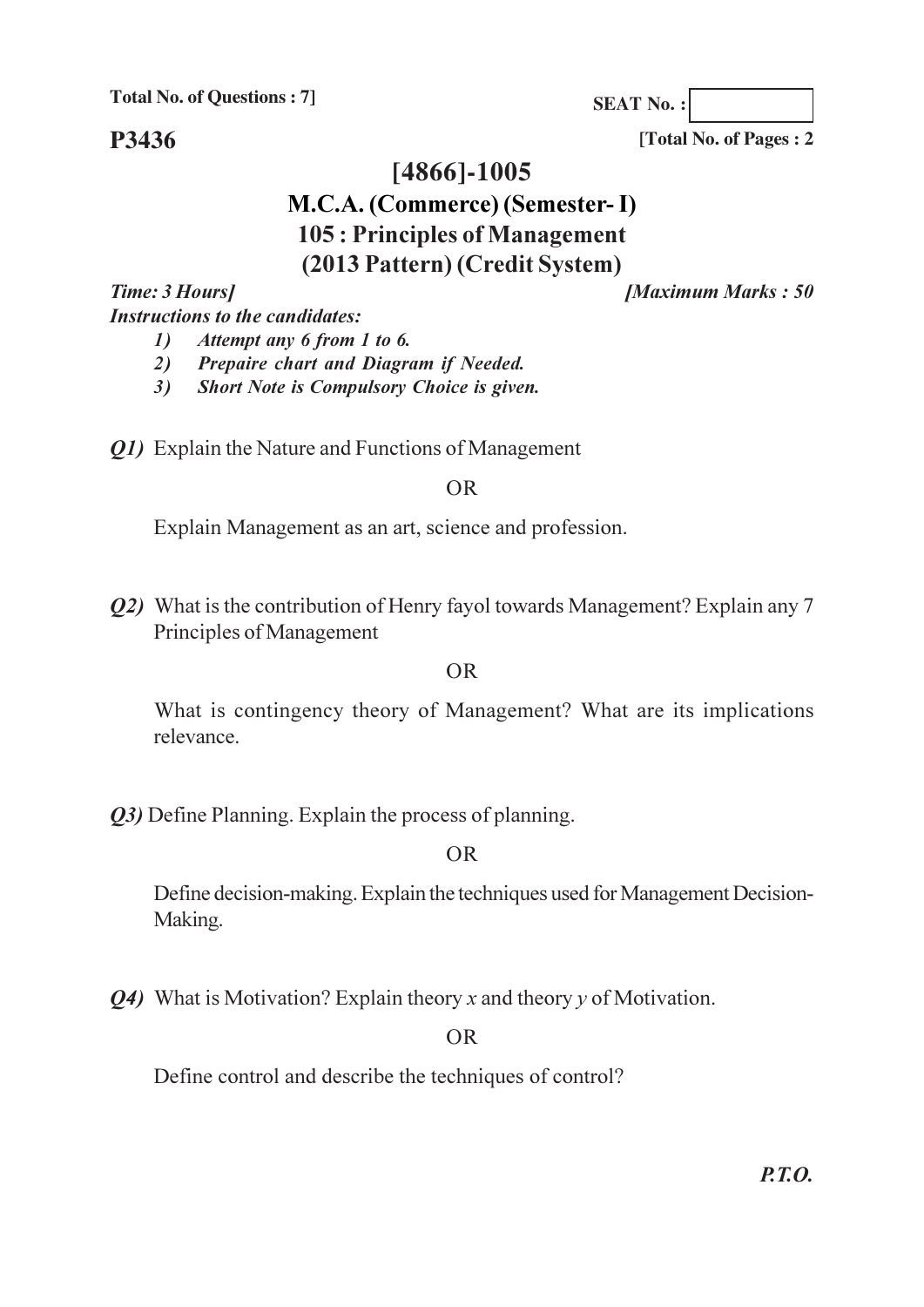Q5) Define Strategic Management .How it is benefitial to organization.

#### $OR$

Bring out the importance of co-ordination in business organization what are the methods of acheiving co-ordination?

Q6) Whether the campion of social responsibility is for development of society or branding of company comments

#### **OR**

Define conflics Management. How it is useful for organization while implimentation.

- Q7) Short Notes (Any Two)
	- a)  $T.Q.M.$
	- b) Decentralization
	- c) Stress Management
	- d) Disaster Management

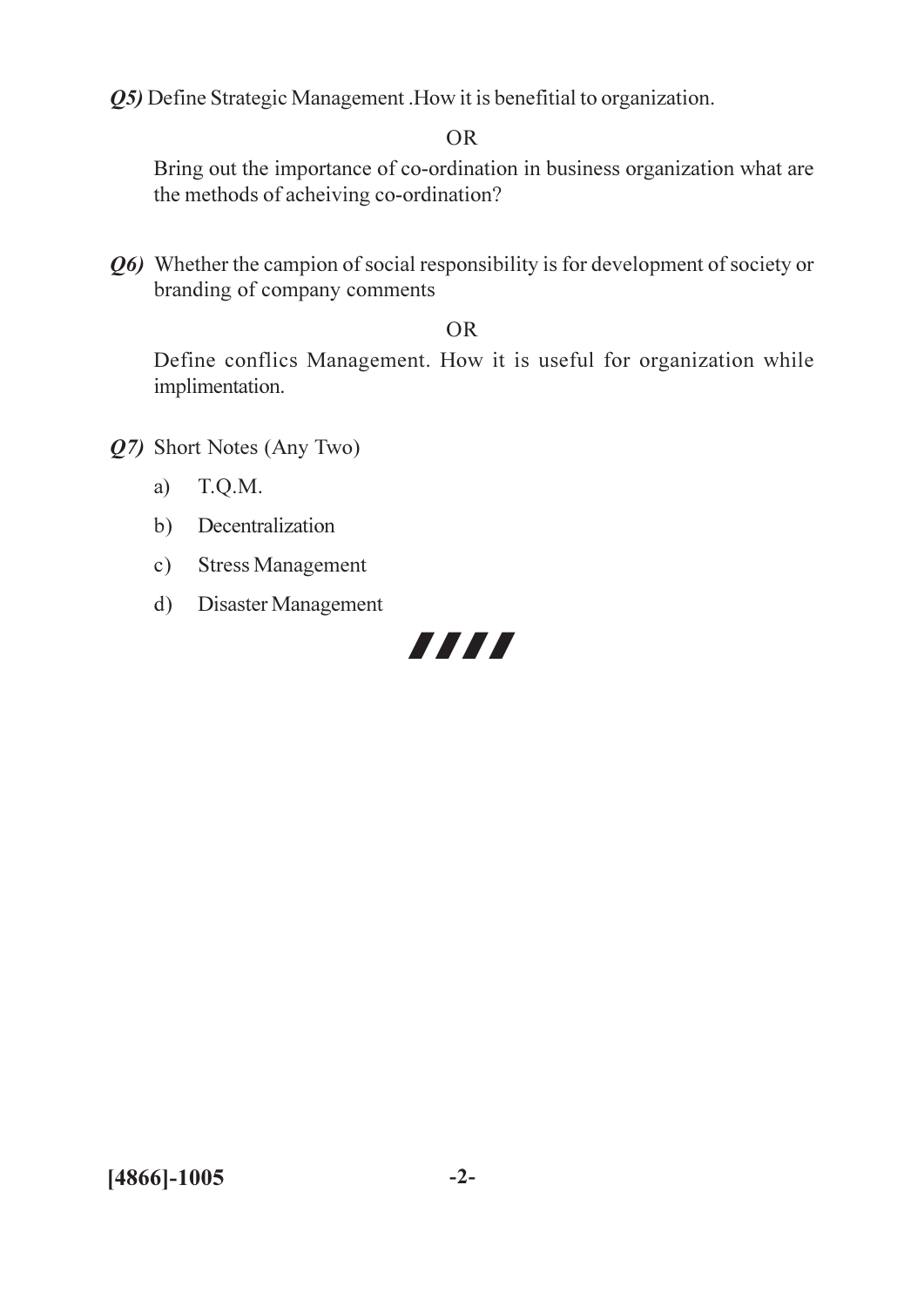P3437

[Total No. of Pages: 2]

**SEAT No.:** 

# $[4866] - 1006$ M.C.A. (Commerce) (Semester-I) **BUSINESS COMMUNICATION**  $(2013$  Pattern)

Time: 3 Hours] **Instructions to the candidates:**  [Maximum Marks: 50]

- Figures to the right indicate full marks.  $\mathbf{I}$
- All questions are compulsory. 2)
- Define the term communication. Explain the principle of communication.  $Q1)$  a)  $[14]$

#### **OR**

- What is verbal communication? Explain the methods of verbal  $b)$ communication.
- What do you mean by listening skill? Explain the importance of listening  $(02)$  a) skill.  $[14]$

#### **OR**

- Explain the layout of business letter.  $b)$
- Enquire of your suppliers about the price and time of delivery of umbrellas,  $O3)$  a) waterproof bags and jackets.  $[7]$

#### **OR**

- Explain the following with suitable examples.  $b)$ 
	- Verb.  $\mathbf{i}$
	- $\ddot{u}$ ) Adverb.
	- iii) Preposition.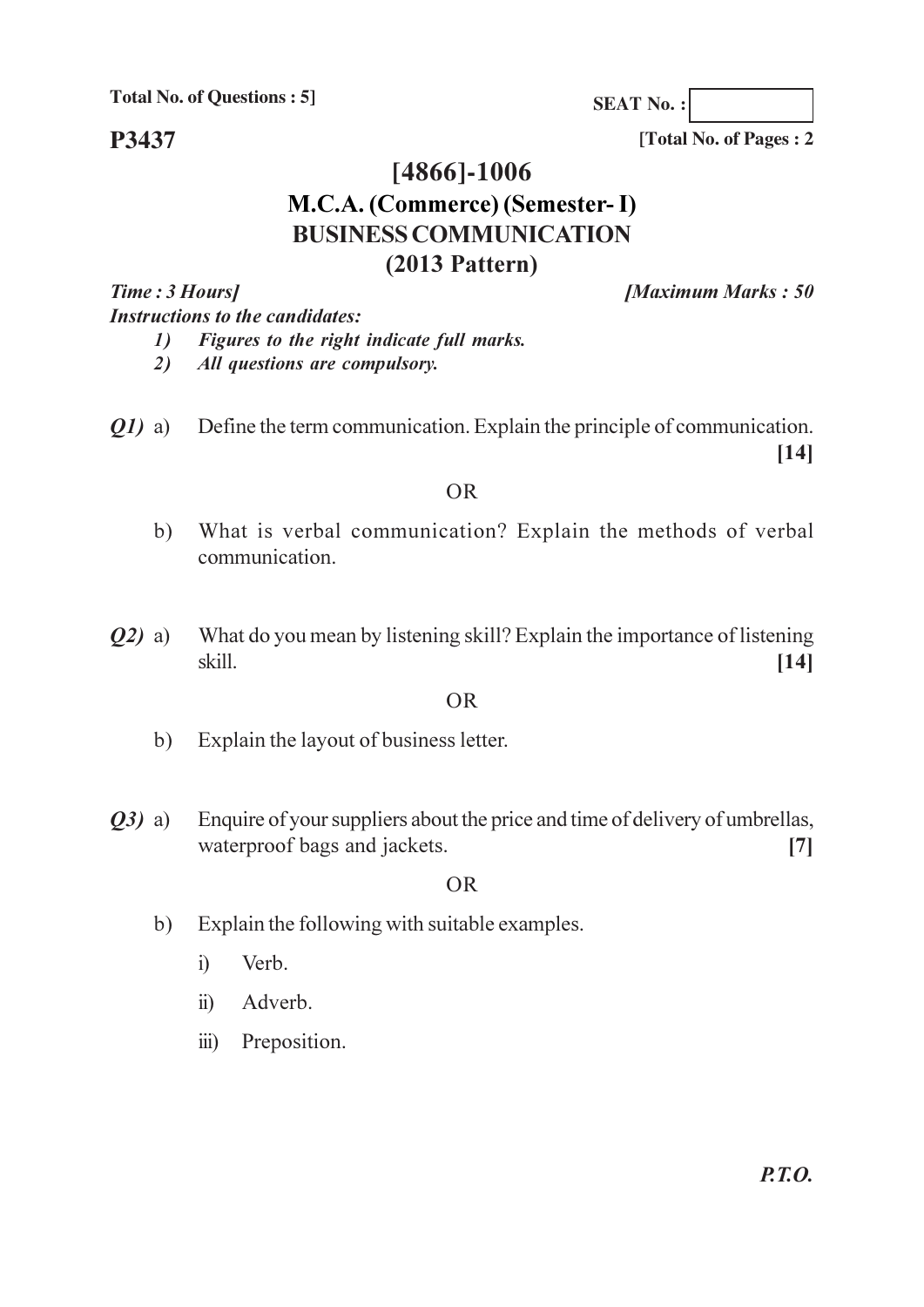Write a job application to Human Resource Manager of TATA Motors  $(24)$  a) Limited, Pune for the post of system Manager.  $[7]$ 

#### $OR$

- b) Explain the role of social media in communication.
- Q5) Write short notes (Any two)

 $[8]$ 

- Process of communication. a)
- Body language.  $b)$
- Email etiquette  $c)$
- d) Video conferencing.

# 7777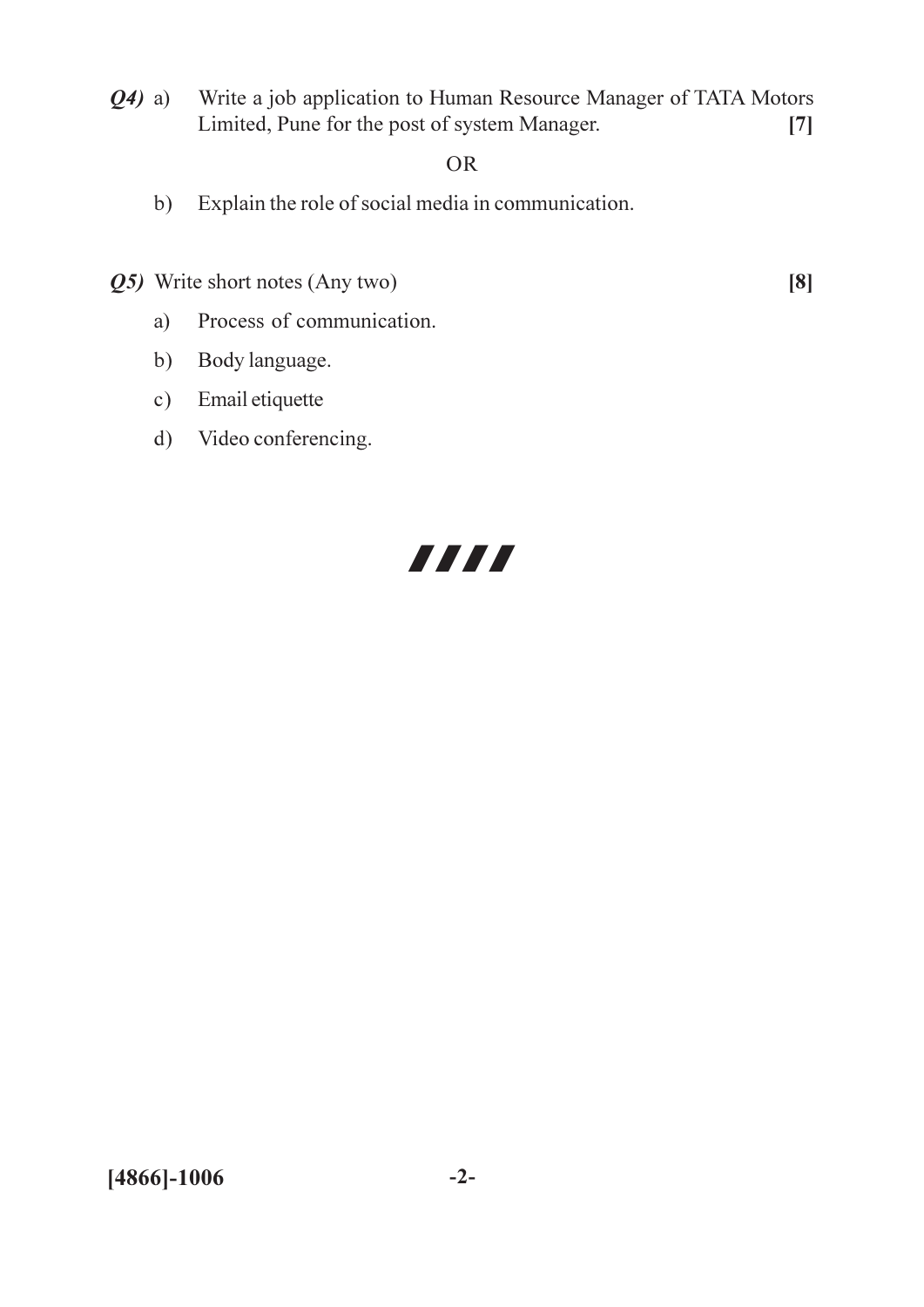P3438

[Total No. of Pages: 2]

**Maximum Marks: 50** 

**SEAT No.:** 

#### [4866]-2001

# M.C.A. (Commerce) (Part - I) (Semester-II) 201:DATA STRUCTURE USING - C (2013 Pattern) (Credit System)

Time: 3 Hours] **Instructions to the candidates:** 

> All questions are compulsory.  $\mathcal{D}$

2) Figures to the right indicate full marks.

#### *Q1*) Solve

- A) Attempt any Three
	- $i)$ Explain adjacency list representation of graph with suitable example.
	- Write an algorithm for insertion sort.  $\ddot{\textbf{i}}$
	- Define  $\dddot{\mathbf{u}}$ 
		- Sparse matrix a)
		- b) Min Heap
		- c) Hashing
		- d) Balance factor.
	- iv) Write 'C' function to delete node from singly link list.

Attempt any one B)

- State applications of stack  $i)$
- State applications of Tree  $\ddot{\text{1}}$

#### *Q2*) Attempt any Three

- Write an algorithm to convert infix expression to postfix expression. a)
- $b)$ Write note on priority queue.
- Define Binary tree. Explain different operations performed on Binary tree.  $c)$
- Write an algorithm for quick sort.  $\mathbf{d}$

 $[12]$ 

 $[2]$ 

- $[12]$
-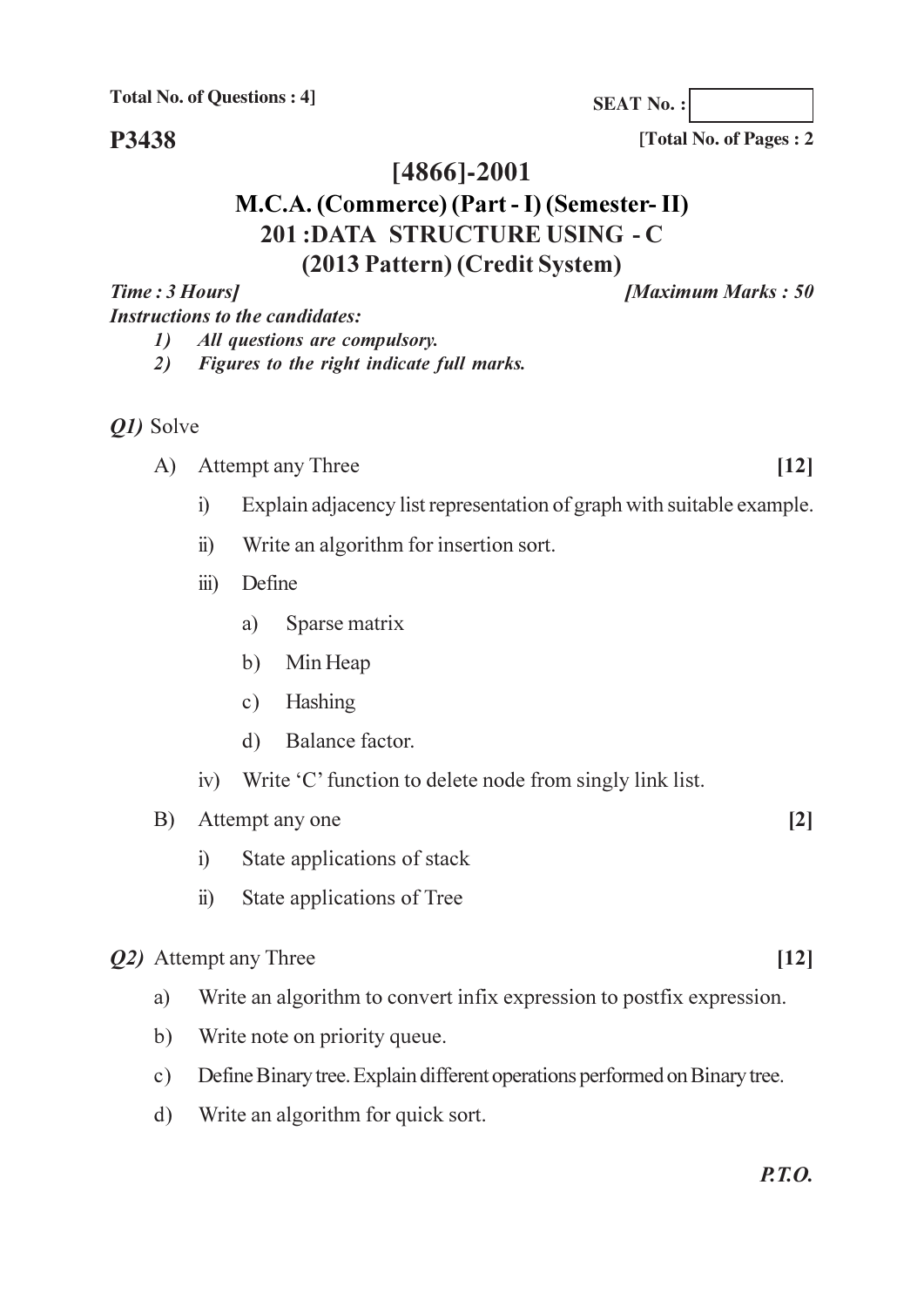Q3) Attempt any three

- Write a 'C' function for binary search of integers. a)
- Write a 'C' function to insert integer data in circular queue and check  $b)$ whether circular queue is full or not.
- Write note on circular doubly link list.  $c)$
- $\mathbf{d}$ Define
	- Space complexity  $i)$
	- **Omega Notations**  $\ddot{u}$
	- iii) Hash function
	- iv) Abstract data type

*O4*) Attempt any Three

 $[12]$ 

- Write note on doubly link list. a)
- Write an algorithm to shortest path using Dijkstra's  $b)$
- Explain representation of an array.  $c)$
- Write an iterative algorithm for preorder traversal of a tree  $\mathbf{d}$

# 7777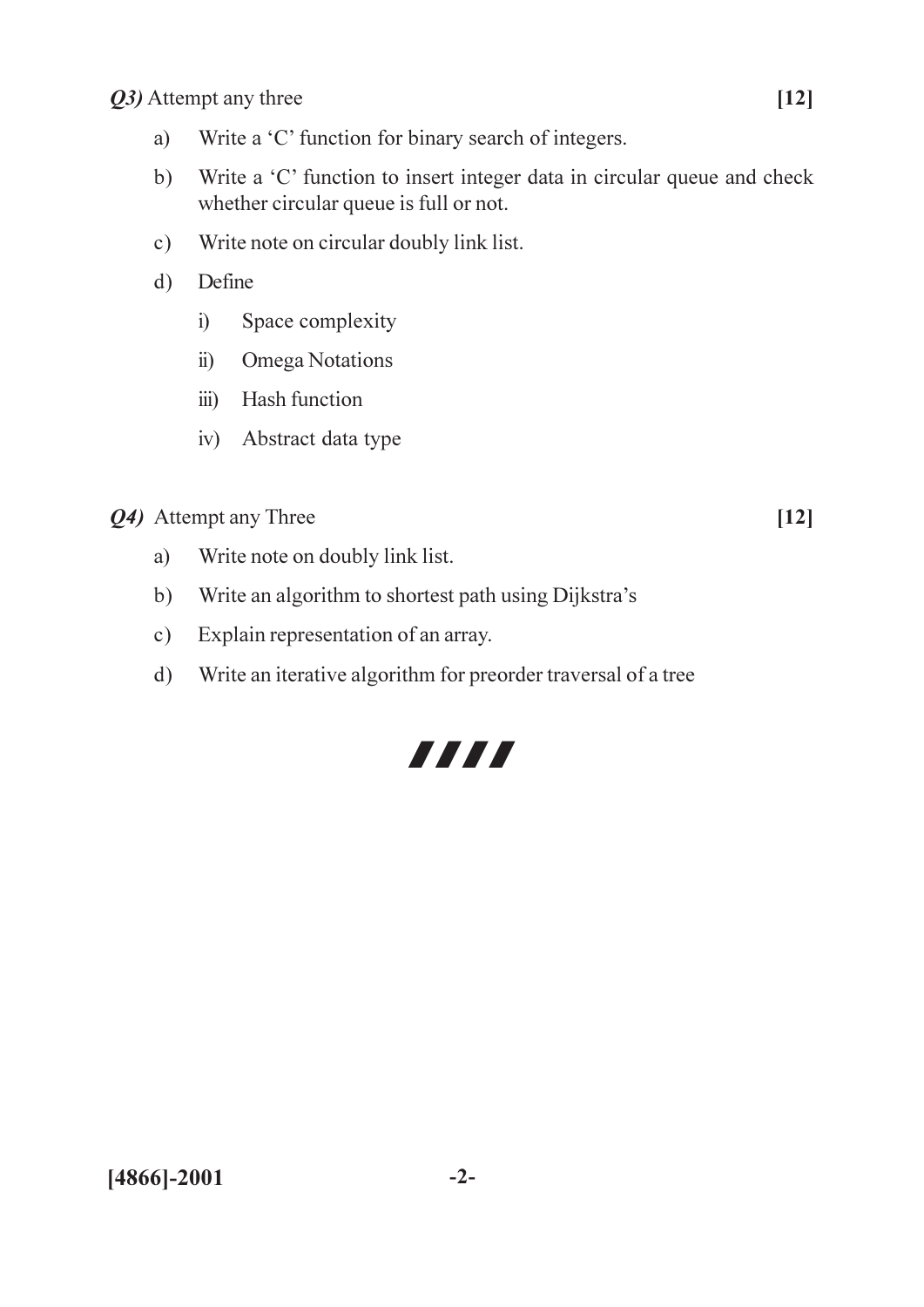P3439

[Total No. of Pages: 3]

**SEAT No.:** 

# $[4866] - 2002$ M.C.A. (Commerce) (Semester-II) 202 : OOP'S USING C++ (Credit System)

Time: 3 Hours] **Instructions to the candidates:**  **IMaximum Marks: 50** 

- $\mathcal{L}$ All questions are compulsory.
- $2)$ Figures to the right indicate full marks.

*Q1*) Attempt Any Two:

 $[2 \times 7 = 14]$ 

 $[3 \times 4 = 12]$ 

- Write a  $C^{++}$  program using operator overloading to override the  $<<$  and a) >> operators for class DATE whose data members are dd, mm, yy.
- Write a  $C_{+}$  program to copy the content of one text file into another.  $b)$
- Write a  $C++$  program to accept records of 'n' players and store it in an  $c)$ array. Consider class player with player id, player name, total score as data members.

Write member functions for

- Accepting data of n players  $i)$
- Display Records  $\ddot{i}$
- Search player record with total score >1000  $\ddot{\mathbf{u}}$
- *Q2*) Attempt any THREE:
	- What is the output of this program? a) # include  $\leq$ iostream> using namespace std;  $int \, \text{main}$  ()  $\{$ char str  $\lceil$  ] = "Steve jobs"; int val =  $65$ : char ch =  $A'$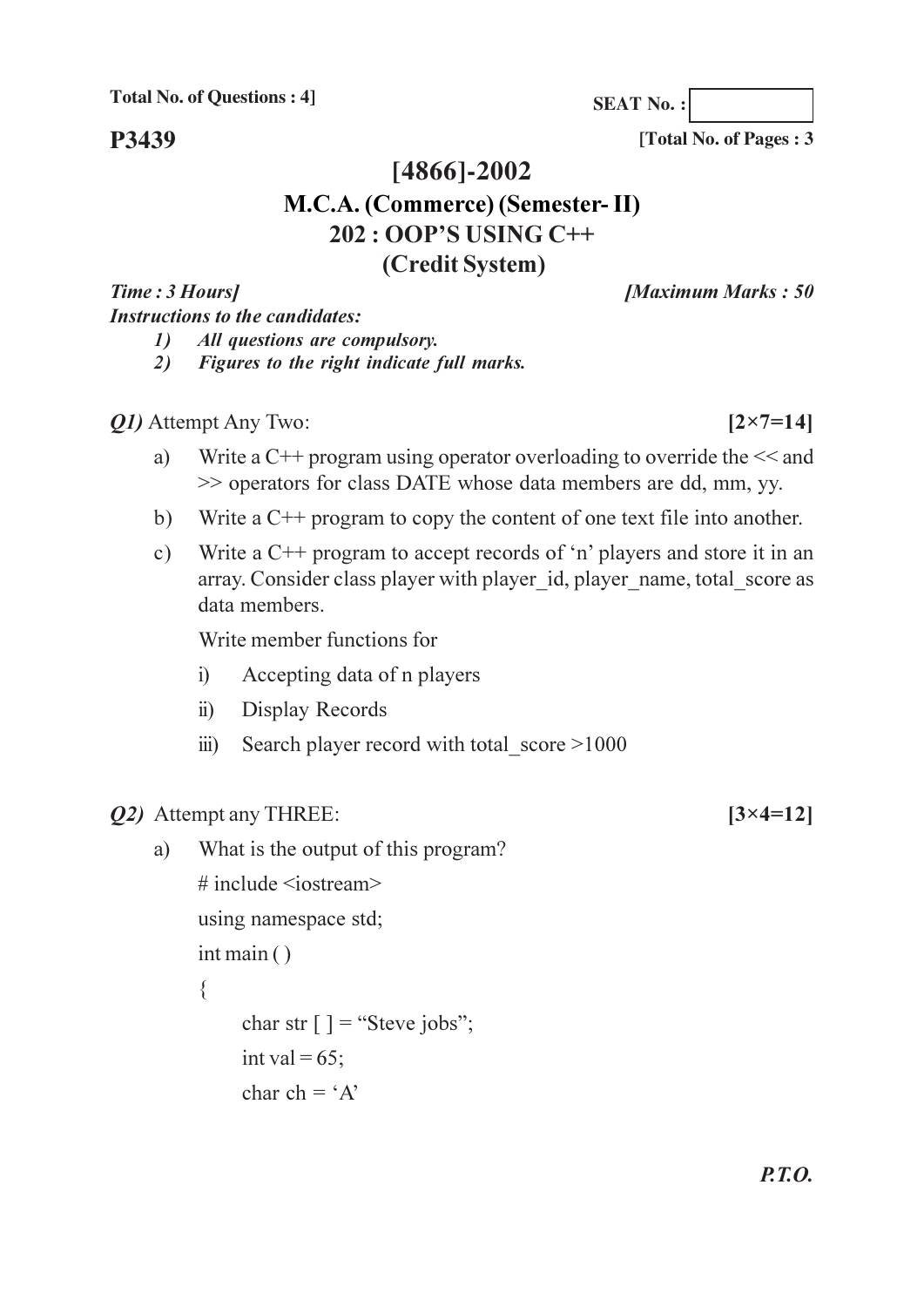```
cout. width (5);
           \text{cout} \ll \text{right};\text{cout} \ll \text{val} \ll \text{endl};return 0;
      \left\{ \right.What is the output of this program?
b)# include \leq iostream>
     using namespace std;
     void print (char *a)
      \{cout << a << endl;
      \mathcal{E}int main()\{const char * a = "Hello world";print (const \text{cast} < \text{char}^* > (a));
           return0;
      \}c) What is the output of this program?
      # include \leq iostream>using namespace std;
     int main()\{int a=5, b=10, c=15;
           int * arr[ ] = {&a, &b, &c};
```
return  $0$ ;

 $\text{cout} \ll \text{arr}[1];$ 

 $\left\{ \right.$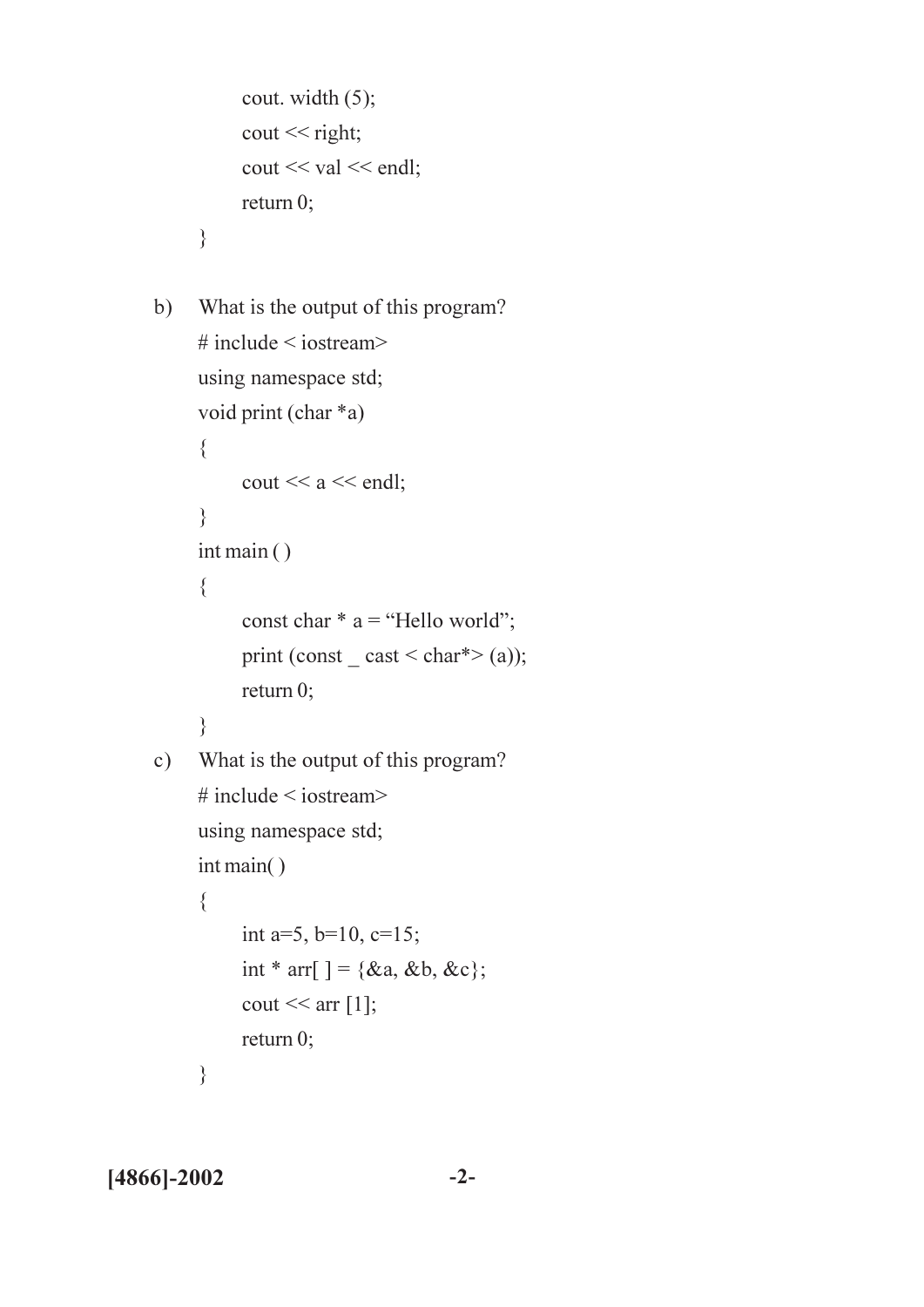```
What is the output of this program?
d)# include <iostream>
     using namespace std;
     int \, \text{main} ()
     \{int arr[] = \{4, 5, 6, 7\};int *p = (arr + 1)\text{cout} \ll^* \text{arr} + \text{g};return 0;
     \}
```
*O3* Attempt any THREE:

- Elaborate the Friend Function with suitable example. a)
- What is an inheritance? Explain multiple and hierarchical inheritance with  $b)$ example.
- Elaborate the concept of runtime polymorphism with suitable example.  $c)$
- Explain static class members with suitable example.  $d)$

Q4) Write short notes on (Any Three):

- a) **Virtual Function**
- b) Destructor
- c) Template class
- d) Access specifiers

7777

 $[3 \times 4 = 12]$ 

 $[3 \times 4 = 12]$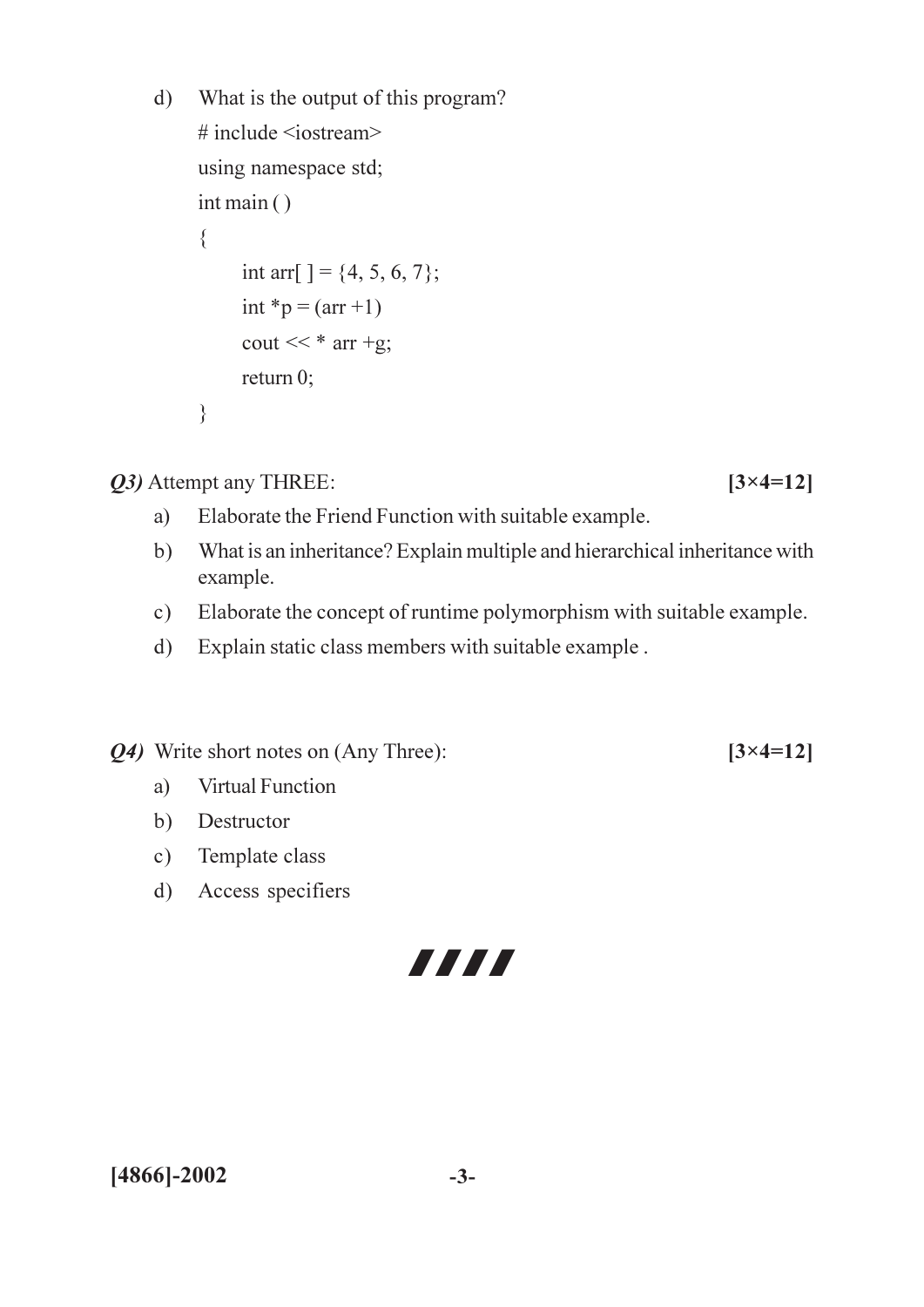P3912

[4866]-3003

# M.C.A. (Commerce) (Semester - III) (303) OBJECT ORIENTED SOFTWARE ENGINEERING  $(2013$  Pattern)

**Instructions to the candidates:** 

Time: 3 Hours]

- $\mathcal{L}$ All questions are compulsory.
- $2)$ Figures to the right indicate full marks.
- $3)$ Neat diagrams must be drawn wherever necessary.

*Q1*) Attempt any seven of the following:

- What do you mean by OOSE? a)
- What is use of object diagram?  $b)$
- Which symbol is used to show realization?  $c)$
- What is Package?  $\mathbf{d}$ )
- Define interaction diagram.  $e)$
- What is Inception?  $f$ )
- Define Alpha Testing.  $g)$
- What is reverse engineering? h)
- Q2) Attempt any four of the following:
	- Explain extensibility mechanism in UML. a)
	- $b)$ What is Inheritance? Explain its types in details.
	- Draw Collaboration diagram for student admission system.  $c)$
	- Write a short note on understanding requirements.  $\mathbf{d}$ )
	- Explain object design process.  $e)$

*Q3*) Attempt any three of the following:

- What is an extends relationship? Explain it with an example. a)
- What is testing? Explain object oriented testing strategies.  $b)$
- Explain Booch method with an example.  $c)$
- Explain architecture of UML in details.  $\mathbf{d}$

[Total No. of Pages: 2]

**SEAT No.:** 

 $[4 \times 3 = 12]$ 

 $[3 \times 4 = 12]$ 

 $[7 \times 2 = 14]$ 

**[Max. Marks: 50**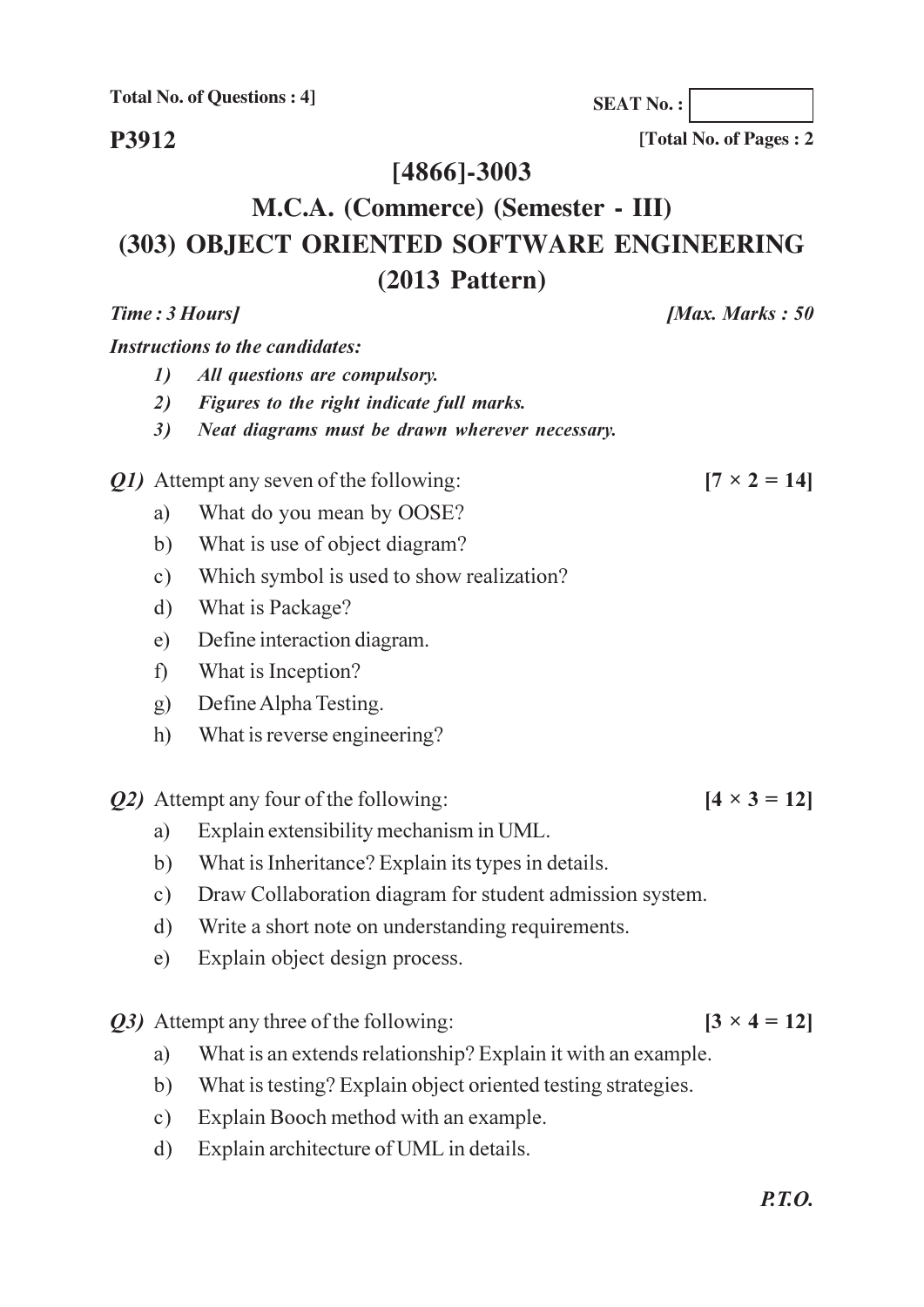#### Q4) Attempt the following:

A simple flight simulator to built / developed using a bit mapped display, a) present a perspective view from the cock pit of small airplane, periodically updated to reflect the motion of the plain. The world in which flights take place includes mountains, rivers, lakes, roads, bridges, radio tower, runways, control inputs are from two joysticks. The left joystick operates the radar and engine. The right one controls ailerons and elevator.

Consider above situation and draw the following diagram:

- $\ddot{1}$ Class Diagram
- $\ddot{1}$ **Activity Diagram**

#### $OR$

Draw Use Case diagram and Sequence diagram for Bus Reservation System.

- $b)$ Write a short note on the following:
	- **SDLC**  $i)$
	- Unit Testing and Regration Testing  $\ddot{\text{1}}$
	- $\dddot{\mathbf{u}}$ Concurrency and Sub System Allocation

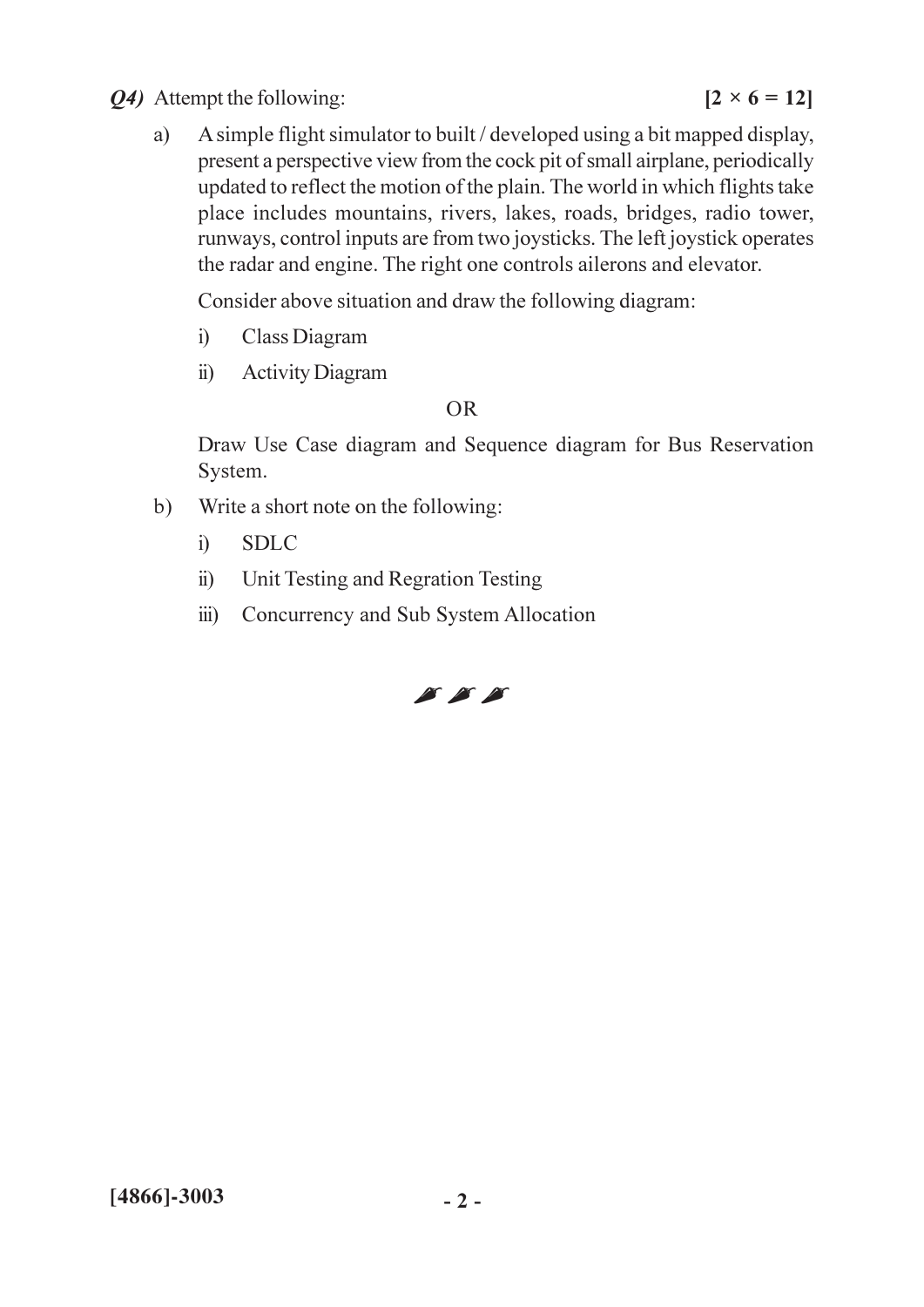P3455

 $[4866] - 4006$ 

# M.C.A. (Commerce Faculty) (Semester - IV) **407 : CYBER LAW AND INFORMATION SECURITY** (2013 Pattern) (Credit System)

**Instructions to the candidates:** 

Time: 3 Hours]

- All questions are compulsory.  $\mathbf{D}$
- 2) Neat diagrams must be drawn wherever necessary.
- 3) Figures to the right indicate full marks.

*O1*) Define and explain in brief of following (Any 7):

- Literary work. a)
- b) Cryptology.
- c) Copyright Infringement.
- Secure Electronic records.  $\mathbf{d}$
- Characteristics of Information  $e)$
- Attribution of electronic records.  $\mathbf{f}$
- $g$ ) Trademark Act.
- $h)$ Security Policy.

*Q2*) Discuss any of the following (Any Three):

- Infringement of patent and remedies. a)
- Explain playfair Cipher Technique of Encryption with example.  $b)$
- Basic Principle of Information Security.  $c)$
- Explain SSL handshake protocol.  $\mathbf{d}$

[Total No. of Pages: 2]

**SEAT No.:** 

 $[7 \times 2 = 14]$ 

 $[3 \times 4 = 12]$ 

 $Max.$  Marks : 50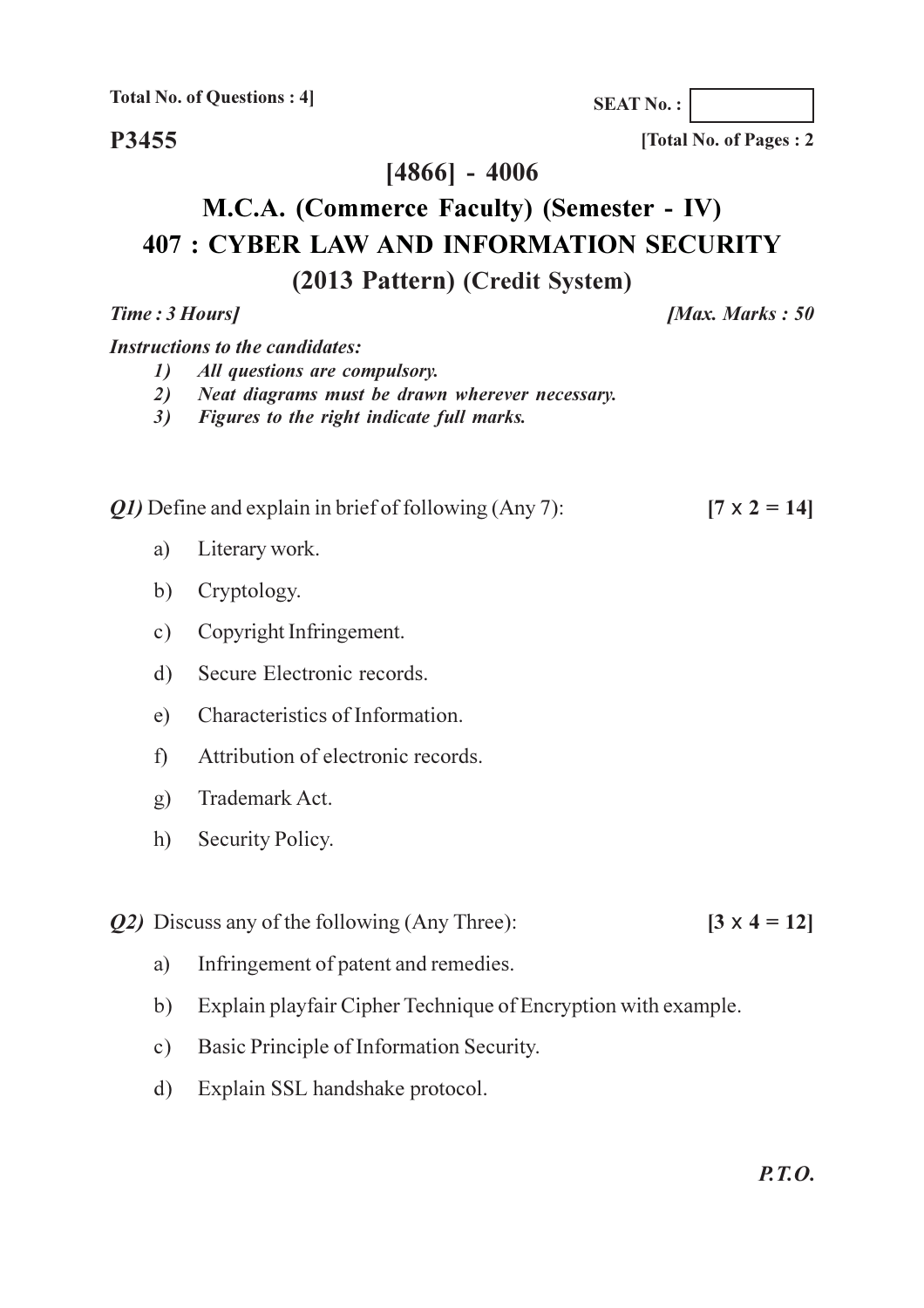Q3) Discuss the following (Any Three):

 $[3 \times 4 = 12]$ 

- Explain Caesar Cipher technique. a)
- What are the various terms about acknowledgment and dispatch of  $b)$ electronics records listed under the IT act.
- Explain IP Security Architecture.  $c)$
- d) Discuss Simple Columnar Transposition Technique with example.
- Q4) Discuss of the following (Any Three):  $[3 \times 4 = 12]$ 
	- Explain Brute Force search technique. a)
	- Explain Steganography in Classical Encryption Technique.  $b)$
	- Briefly explain IPR.  $c)$
	- Principle of public key Cryptosystem.  $d)$



 $[4866] - 4006$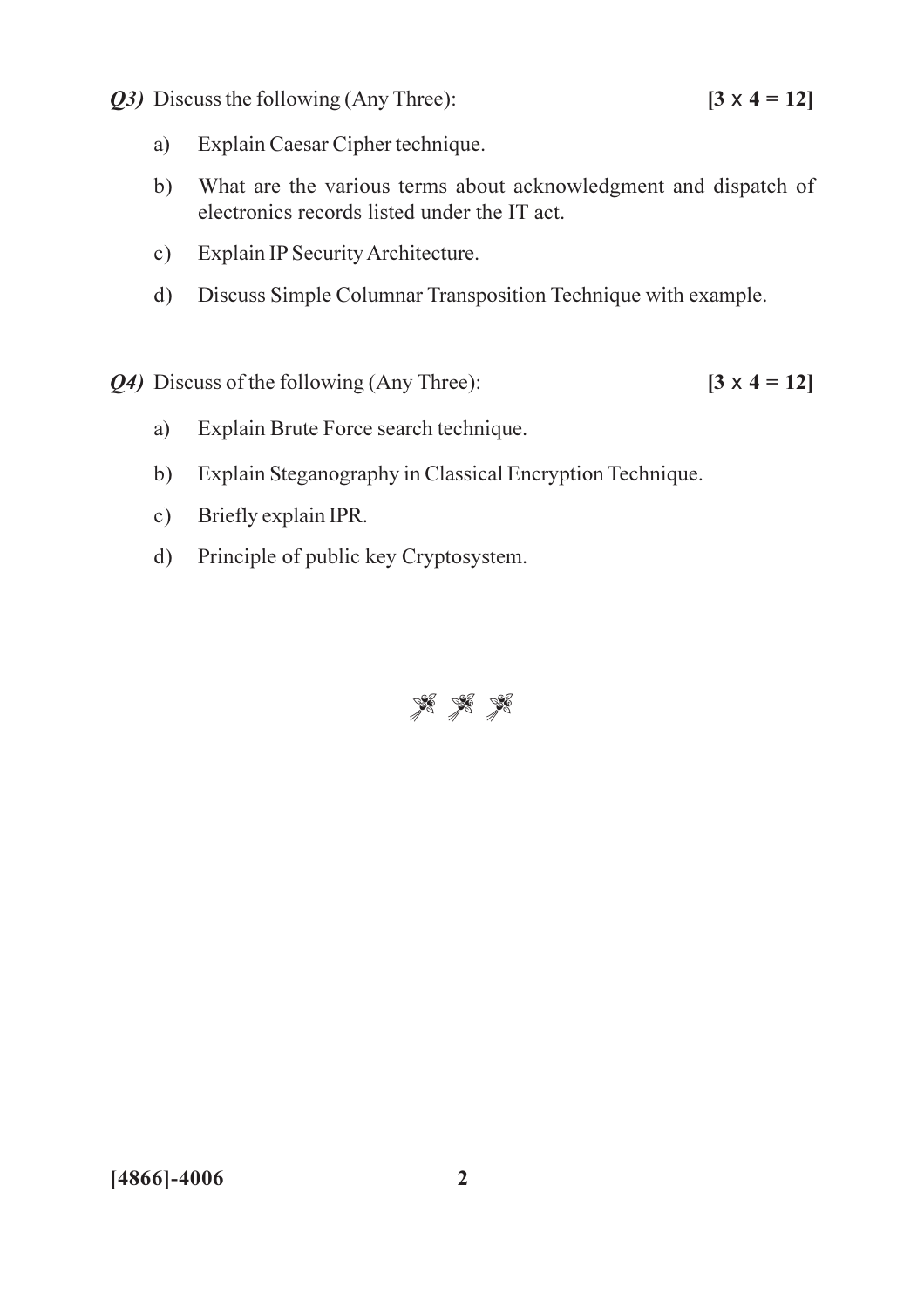P3456

 $[4866] - 4007$ 

# M.C.A. (Commerce Faculty) (Semester - IV) **CS** - 408 : Advanced Networking (2013 Pattern) (Credit System)

**[Max. Marks: 50** 

#### **Instructions to the candidates:**

Time: 3 Hours]

- **Attempt any Five questions.**  $\mathbf{D}$
- Neat diagrams must be drawn wherever necessary. 2)
- 3) Figures to the right side indicate full marks.

#### Q1) Answer the following:

| a) | Write a short note on CSMA/CD.                                     | [4] |
|----|--------------------------------------------------------------------|-----|
|    | b) How is a circuit gateway different from an application gateway? | [4] |
|    | c) Define symmetric key cryptography?                              | 2   |

#### *Q2*) Answer the following:

| a) | What is the idea behind Man-in-the-middle attack? |  |
|----|---------------------------------------------------|--|
|----|---------------------------------------------------|--|

- Explain Bluetooth Architecture.  $b)$  $[4]$
- The value of HLEN in an IP datagram is 7. How many option bytes are  $\mathbf{c})$ present?  $\lceil 2 \rceil$
- Q3) Answer the following:
	- Explain any one way authentication mechanism with its advantages and a) drawbacks.  $[4]$

 $P.T.O.$ 

**SEAT No.:** 

[Total No. of Pages: 3]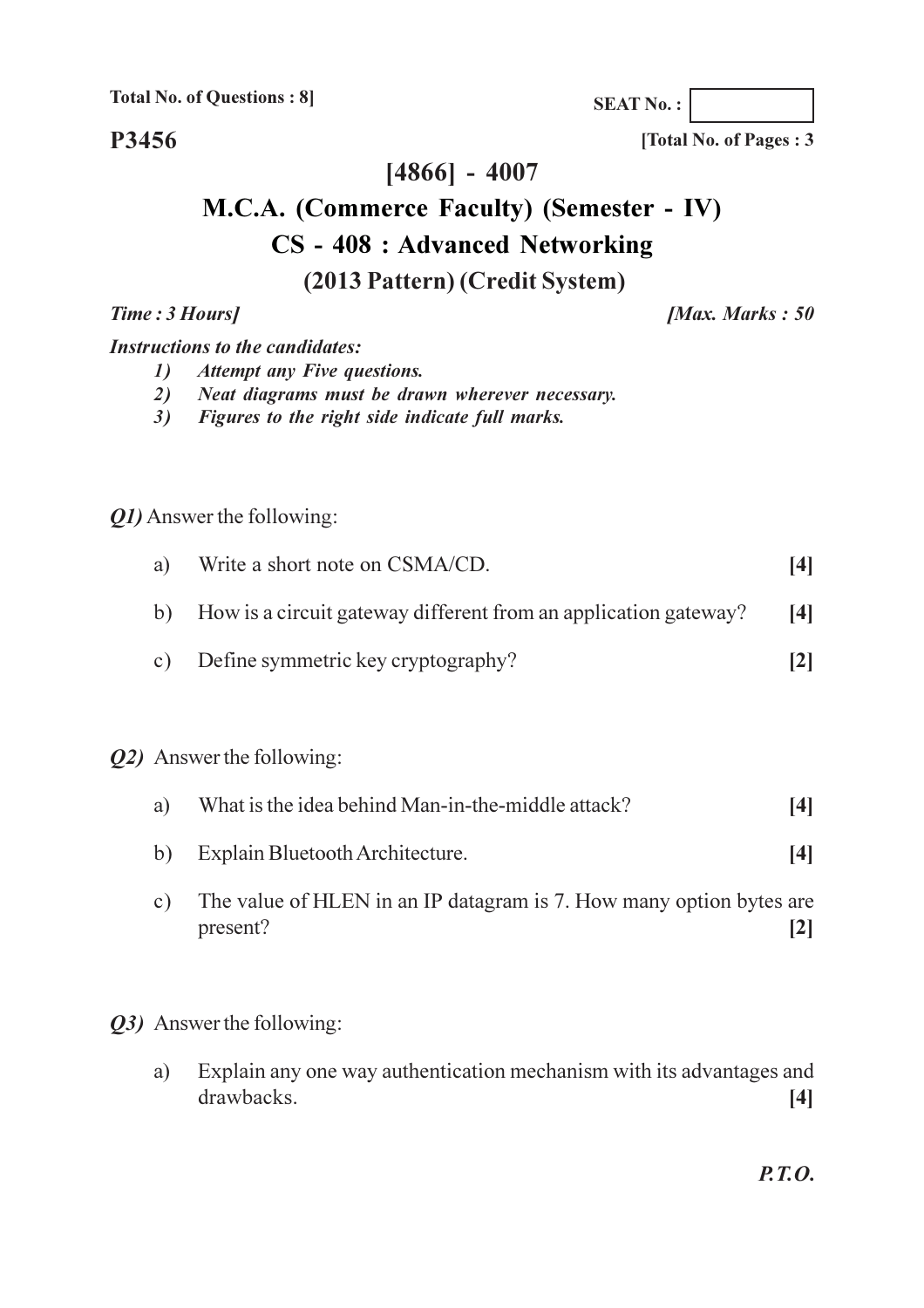| b)            |                                                      | Write a short note on VPN.                                                                         | $[4]$                                                                                                                                                      |  |  |  |  |  |  |  |
|---------------|------------------------------------------------------|----------------------------------------------------------------------------------------------------|------------------------------------------------------------------------------------------------------------------------------------------------------------|--|--|--|--|--|--|--|
| $\circ$ )     |                                                      | Find the netid and the hostid of the following IP addresses.                                       | $[2]$                                                                                                                                                      |  |  |  |  |  |  |  |
|               | $\ddot{1}$                                           | 114.34.2.8.                                                                                        |                                                                                                                                                            |  |  |  |  |  |  |  |
|               | $\ddot{\text{ii}})$                                  | 208.34.54.12.                                                                                      |                                                                                                                                                            |  |  |  |  |  |  |  |
|               |                                                      |                                                                                                    |                                                                                                                                                            |  |  |  |  |  |  |  |
|               |                                                      | Q4) Answer the following:                                                                          |                                                                                                                                                            |  |  |  |  |  |  |  |
| a)            |                                                      | Explain TCP/IP protocol model in brief.<br>$[4]$                                                   |                                                                                                                                                            |  |  |  |  |  |  |  |
| b)            | What is routing? Explain any two routing algorithms. |                                                                                                    |                                                                                                                                                            |  |  |  |  |  |  |  |
| $\circ$ )     |                                                      | What is denial of service attack?                                                                  | [2]                                                                                                                                                        |  |  |  |  |  |  |  |
|               |                                                      |                                                                                                    |                                                                                                                                                            |  |  |  |  |  |  |  |
|               |                                                      | Q5) Answer the following:                                                                          |                                                                                                                                                            |  |  |  |  |  |  |  |
| a)            |                                                      | What is Attack? Explain different types of attack.                                                 | $[4]$                                                                                                                                                      |  |  |  |  |  |  |  |
| b)            |                                                      | Write a short note on Electronic money.                                                            | $[4]$                                                                                                                                                      |  |  |  |  |  |  |  |
| $\mathbf{c})$ |                                                      | What is DNS Spoofing?                                                                              | $[2] % \includegraphics[width=0.9\columnwidth]{figures/fig_1a} \caption{Schematic diagram of the top of the top of the top of the right.} \label{fig:1} %$ |  |  |  |  |  |  |  |
|               |                                                      |                                                                                                    |                                                                                                                                                            |  |  |  |  |  |  |  |
|               |                                                      | Q6) Answer the following:                                                                          |                                                                                                                                                            |  |  |  |  |  |  |  |
| a)            |                                                      | Compare and Contrast TCP with RTP. Are both doing the same thing.                                  |                                                                                                                                                            |  |  |  |  |  |  |  |
|               |                                                      |                                                                                                    | $[4]$                                                                                                                                                      |  |  |  |  |  |  |  |
| b)            |                                                      | Give two prime numbers $p = 17$ and $q = 29$ , Find out N,E and D in an<br>RSA encryption process. | $[4]$                                                                                                                                                      |  |  |  |  |  |  |  |
| $\circ$ )     |                                                      | Define point-to-point WANS.                                                                        | $[2]$                                                                                                                                                      |  |  |  |  |  |  |  |
|               |                                                      |                                                                                                    |                                                                                                                                                            |  |  |  |  |  |  |  |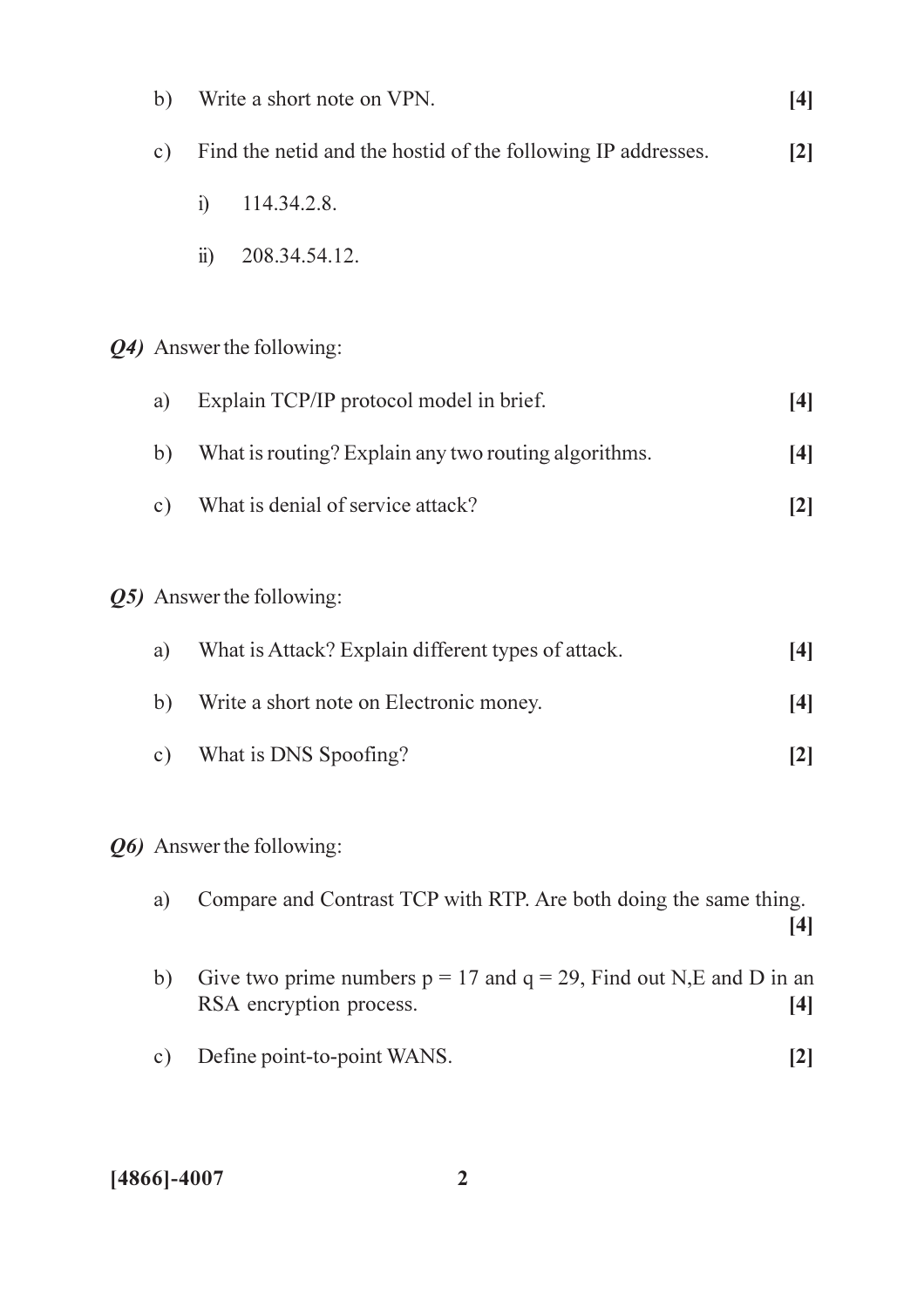Q7) Answer the following:

| a) | An IP datagram has arrived with the following information in the header<br>(in hexadecimal).<br>$[5]$ |       |  |
|----|-------------------------------------------------------------------------------------------------------|-------|--|
|    | 45 00 00 54 00 03 00 00 20 06 00 00 7C 4E 03 02 B4 0E 0F 02                                           |       |  |
|    | Are there any options?<br>i)                                                                          |       |  |
|    | Is the packet fragmented?<br>$\ddot{u}$ )                                                             |       |  |
|    | $\dddot{\mathbf{m}}$ )<br>What is the size of the data?                                               |       |  |
|    | Is the packet is corrupted?<br>iv)                                                                    |       |  |
|    | What is the type of service?<br>V)                                                                    |       |  |
| b) | What is distance vector routing? Explain with example.<br>$\left[5\right]$                            |       |  |
|    |                                                                                                       |       |  |
|    | Q8) Answer the following:                                                                             |       |  |
| a) | Plain Text HOW ARE YOU<br>$\left[5\right]$                                                            |       |  |
|    | One Time Pad NCBTZQARX                                                                                |       |  |
|    | Convert cipher text using Vernam Cipher.                                                              |       |  |
| b) | Describe how cross - certification is useful.                                                         | $[5]$ |  |



 $[4866] - 4007$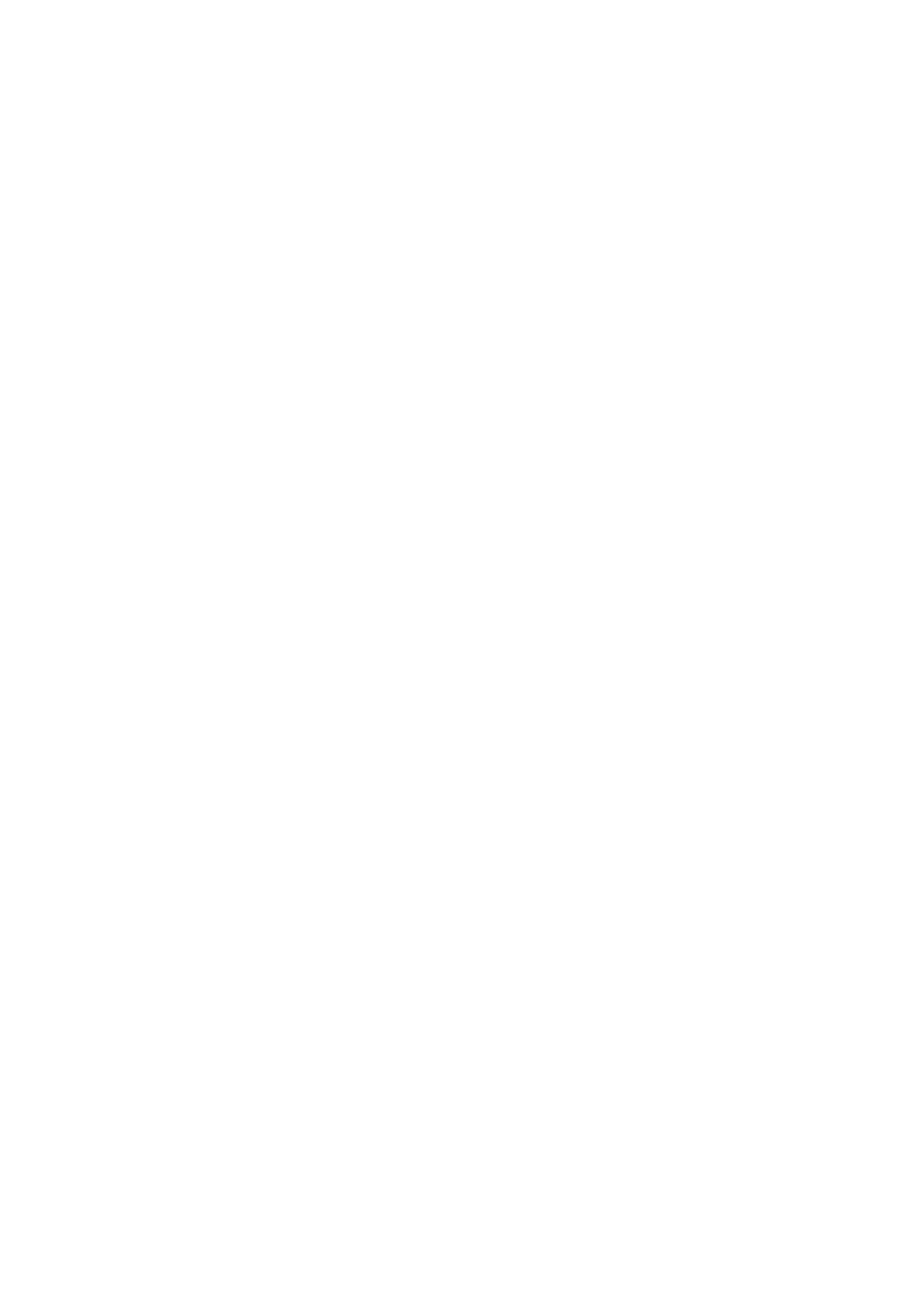**SEAT No.:** 

# P3597

 $[4866] - 5001$ 

 $\boxed{\text{Total No. of Pages : 2}}$ 

# M.C.A. (Commerce) 501: ADVANCED WEB PROGRAMMING (2013 Pattern) (Semester-V) (Credit System)

| Time : 3 Hours/<br><b>Instructions to the candidates:</b> |                           |                                                                                                                                                                  | <i><b>Max. Marks</b></i> : $50$                                                                                                                                     |
|-----------------------------------------------------------|---------------------------|------------------------------------------------------------------------------------------------------------------------------------------------------------------|---------------------------------------------------------------------------------------------------------------------------------------------------------------------|
|                                                           | $\boldsymbol{\eta}$<br>2) | Attempt any 5 questions.<br>Figures to right indicate full marks.                                                                                                |                                                                                                                                                                     |
| $Q1$ a)                                                   |                           | What are delegates? Explain with suitable example.                                                                                                               | $[4]$                                                                                                                                                               |
|                                                           | b)                        | Explain interfaces in $C#$ with suitable example.                                                                                                                | $[4]$                                                                                                                                                               |
|                                                           | $\circ$ )                 | What is the role of CLR?                                                                                                                                         | [2]                                                                                                                                                                 |
| $Q2)$ a)                                                  |                           | Explain page life cycle of web forms in ASP. Net.                                                                                                                | $[4]$                                                                                                                                                               |
|                                                           | b)                        | What is web. config file in ASP. Net? Explain its use.                                                                                                           | $[4]$                                                                                                                                                               |
|                                                           | $\circ$ )                 | What are cookies? What are its types.                                                                                                                            | $[2]$                                                                                                                                                               |
| $(23)$ a)                                                 |                           | Explain any 2 validation controls used in ASP. Net.                                                                                                              | $[4]$                                                                                                                                                               |
|                                                           | b)                        | State the difference between Server Transfer and Response Redirect<br>Methods.                                                                                   | $[4]$                                                                                                                                                               |
|                                                           | $\circ$ )                 | What are Master pages?                                                                                                                                           | $[2]$                                                                                                                                                               |
| $(Q4)$ a)                                                 |                           | Write the steps to access database in ADD. Net using SqlDataAdapter<br>object.                                                                                   | $[4] % \includegraphics[width=0.9\columnwidth]{figures/fig_4} \caption{A graph shows a function of the number of times, in the left and right.} \label{fig:time} %$ |
|                                                           | b)                        | Write a web application in ASP. Net using $C#$ to insert a record into<br>Employee (Eid, Ename, Basic) table. Accept the details from the user on<br>a web form. | $[4]$                                                                                                                                                               |
|                                                           | $\circ$ )                 | What are properties in C#?                                                                                                                                       | $[2]$                                                                                                                                                               |
|                                                           |                           |                                                                                                                                                                  |                                                                                                                                                                     |

 $P.T.O.$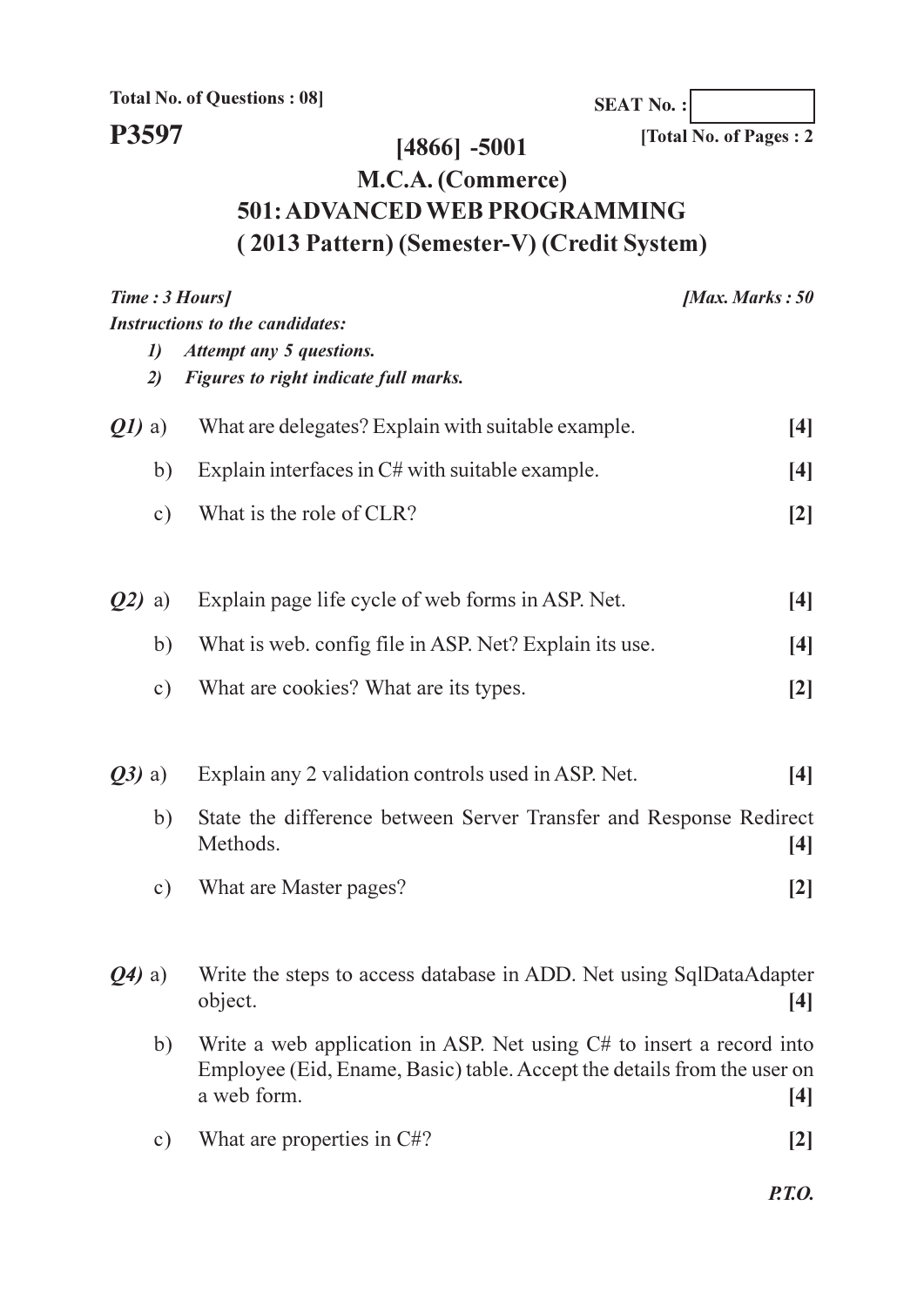| $(05)$ a) |                                                                                                                                                      | What are web services? Explain its advantages.                                                               | [4]          |
|-----------|------------------------------------------------------------------------------------------------------------------------------------------------------|--------------------------------------------------------------------------------------------------------------|--------------|
|           | b)                                                                                                                                                   | Write a program in $C#$ to overload '+' operator that adds two complex<br>(int real, int imaginary) numbers. | $[4]$        |
|           | $\mathbf{c})$                                                                                                                                        | What is WSDL? Explain.                                                                                       | $\mathbf{2}$ |
| $Q_0$ a)  |                                                                                                                                                      | What are the technologies behind AJAX? Explain in detail.                                                    | [4]          |
|           | b)                                                                                                                                                   | Write a web application in ASP. Net using C# to move text from left to<br>right (using AJAX Timer control)   | $[4]$        |
|           | $\mathbf{c})$                                                                                                                                        | Comment on JSON versus XML.                                                                                  | $\mathbf{2}$ |
|           |                                                                                                                                                      |                                                                                                              |              |
| $Q(7)$ a) |                                                                                                                                                      | Explain the components of ADD. Net in detail.                                                                | [5]          |
|           | Write a web application in ASP. Net to create a webform that accepts<br>b)<br>number through a TextRoy. The number is added to List Roy Lby clicking |                                                                                                              |              |

number through a TextBox. The number is added to List Box1 by clicking on "Add" Button. When user clicks on "ODD" Button, all the odd numbers from ListBox1 should get added into List Box2.  $[5]$ 

|  | $(28)$ a) Explain the steps to create Crystal Report without using wizard. | [5] |
|--|----------------------------------------------------------------------------|-----|
|  |                                                                            |     |

b) Explain object oriented concepts in C#.  $[5]$ 

**����**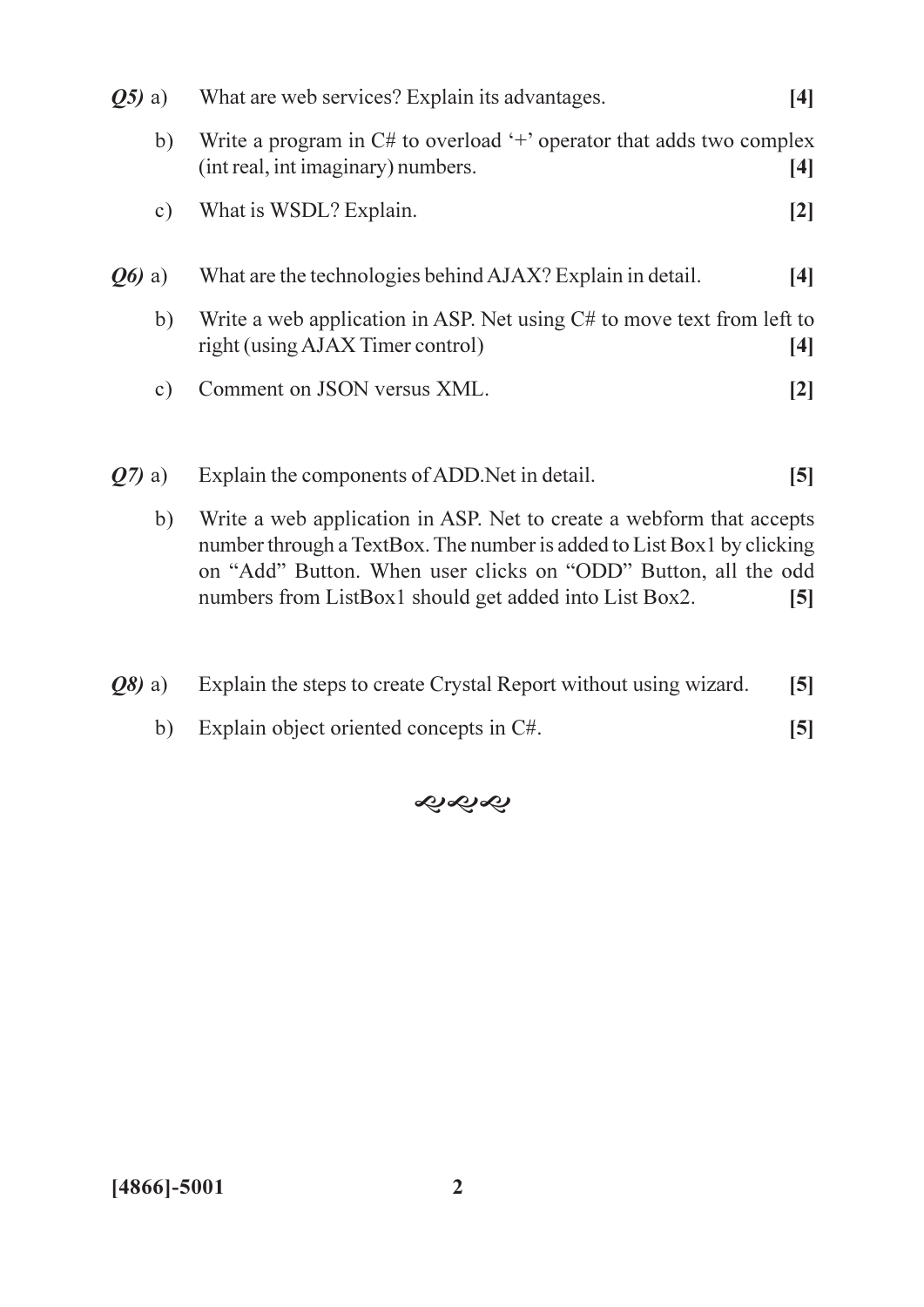**SEAT No.:** 

P3913

#### $[4866] - 5002$

# M.C.A. (Commerce) (Semester - V) (CA-502) : DATA CENTER TECHNOLOGIES (2013 Pattern) (Credit System)

Time: 3 Hours] **Instructions to the candidates:** 

- $\mathbf{D}$ Out of 8 questions attempt any 5 questions.
- 2) Draw neat labeled diagram where needed.

#### *Q1*) Attempt all

- Explain briefly the Commercial Cluster Management Software.  $[4]$ a) What is a Benchmark? Explain in detail.  $b)$  $[4]$
- What is TPC benchmark?  $c)$  $\lceil 2 \rceil$

#### Q2) Attempt all

| a) Explain briefly the causes of Downtime. |  |
|--------------------------------------------|--|
|                                            |  |

- State the objectives of HVAC Systems.  $b)$  $[4]$
- What do you understand by Capacity Planning?  $\lceil 2 \rceil$  $c)$

#### Q3) Attempt all

- Explain in brief Symmetric Two-Node Clusters. a)  $[4]$
- Explain briefly Distribution of Power in a Data Centre.  $b)$  $[4]$
- What is HVAC?  $c)$  $\lceil 2 \rceil$

#### Q4) Attempt all

| a) | Explain briefly Data Centre Prerequisites.             | [4]             |
|----|--------------------------------------------------------|-----------------|
|    | b) State the Causes of Planned and Unplanned Downtime. | [4]             |
|    | c) What is Co-location Data Center?                    | $\vert 2 \vert$ |

**[Max. Marks:50**]

[Total No. of Pages: 2]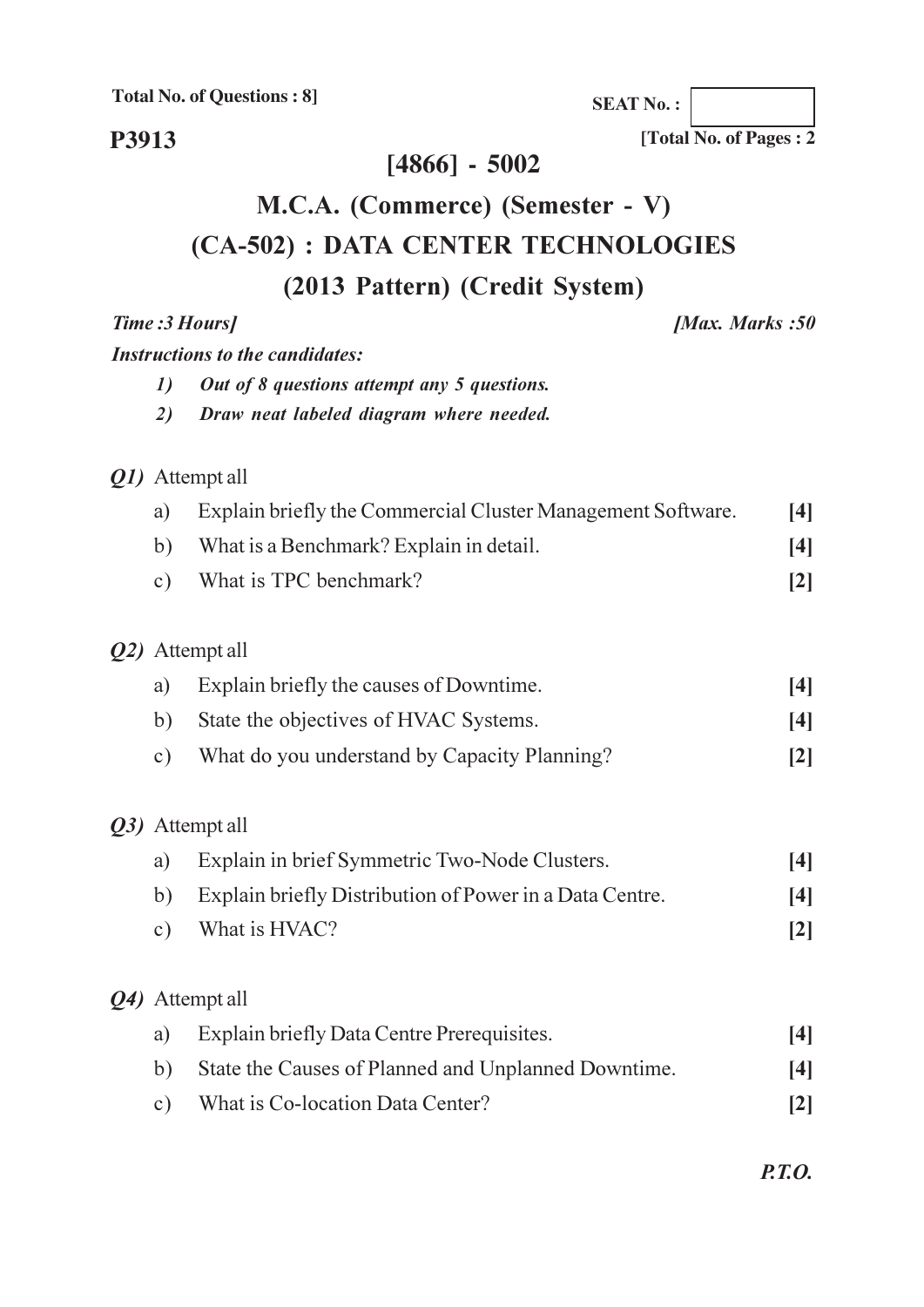#### Q5) Attempt all

| a)              | What do you mean by Network Operations Centre?           | 14 I |
|-----------------|----------------------------------------------------------|------|
| $\mathsf{b}$    | Explain briefly characteristics and role played by SNMP. | 14   |
| C)              | What do you understand by out - band monitoring?         | 2    |
| Q6) Attempt all |                                                          |      |

- Explain Network infrastructure needed in Data Center.  $[4]$ a)
- What is load balancing? Explain different terms used in load balancing.[4]  $b)$
- What is Plenum?  $c)$  $[2]$

#### Q7) Attempt all

- Explain Designer Dresses case study and give the Data Center Design a) for it.  $\overline{5}$
- What is system administration? Explain various duties of system  $b)$ administrator  $\overline{5}$

#### Q8) Attempt all

- Enlist various high availability metrics. Explain each in detail. a)  $\overline{5}$
- What is server sizing? Why server sizing and capacity planning are difficult  $b)$ and produces inaccuracies?  $\left[5\right]$

### ※ ※ ※

 $[4866] - 5002$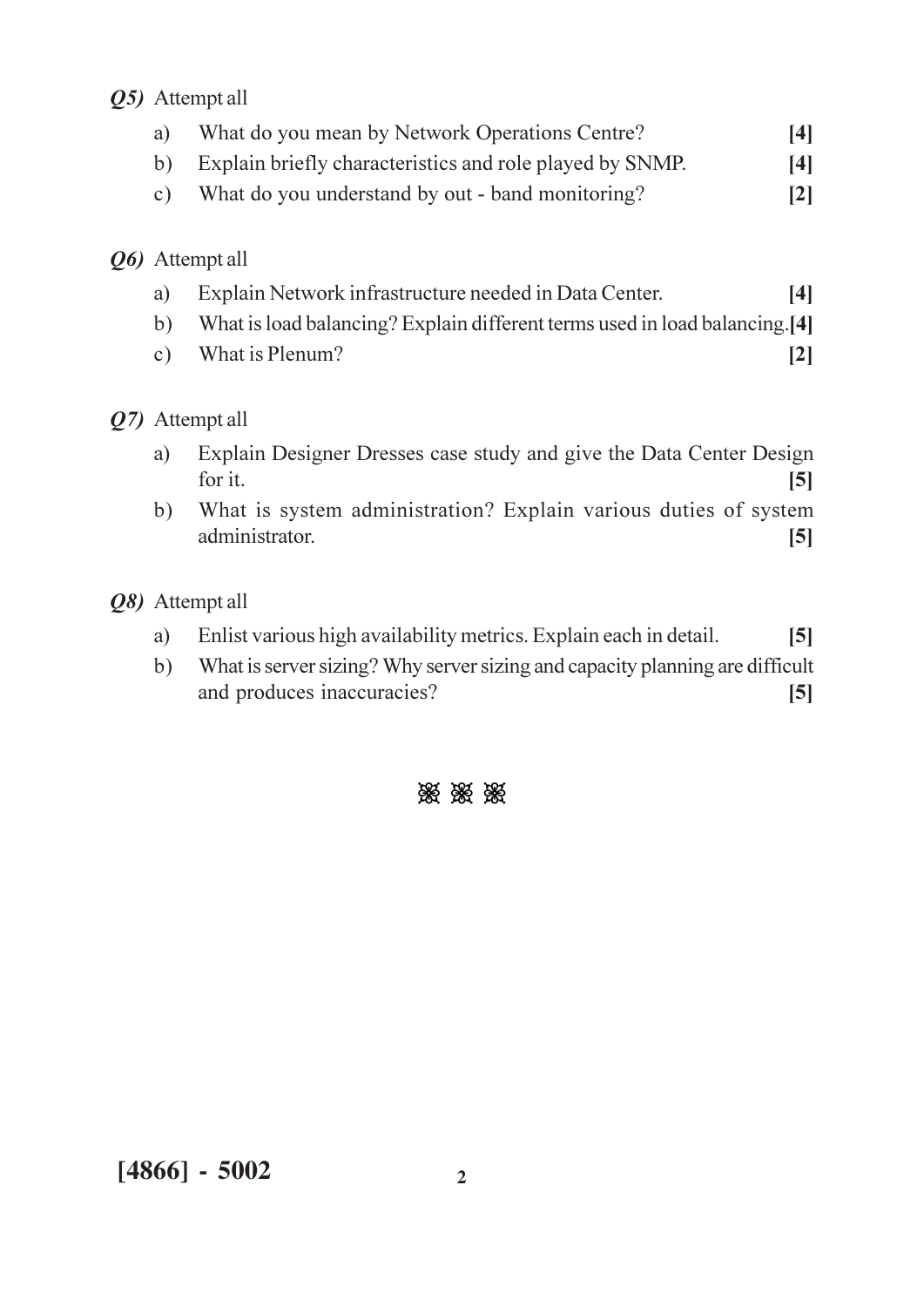**SEAT No.:** 

#### $[4866] - 5003$

[Total No. of Pages: 2

# **M.C.A. (Commerce Faculty)** 503 : INFORMATION SYSTEM AUDIT (2013 Pattern) (Semester-V) (Credit system)

Time: 3 Hours] **Instructions to the candidates:**  [Max. Marks:  $50$ 

 $[1 \times 4 = 4]$ 

- $\boldsymbol{\eta}$ All questions are compulsory.
- Figures to the right indicate full marks.  $2)$
- Answer the following: (Any one)  $Q1)$  a)
	- Explain Governance & its key objectives.  $\mathbf{i}$
	- What is information? What are the characteristics of effective and  $\ddot{u}$ useful information?
	- Read the following case study and answer the questions below XYZ  $b)$ technical university, a newly formed university, decided to launch a web based knowledge portal to facilitate their students of distance education for different courses. It proposed to upload the course materials, electures and e-reference books. It is expected to provide various resources easily on anytime and anywhere basis. Therefore, an initial study or investigation under all dimensions was done. As a part of this, the management of the university invited various technical experts for a capable and good solution as per the requirements and guidelines of the university. Also the university decided to encourage people to collaborate and share information online through social networks.

Answer the following:

 $[2 \times 5 = 10]$ 

- What are the important backup options that should be considered  $\mathbf{i}$ by security administrators?
- What Auditing procedure of this web based knowledge portal will  $\ddot{v}$ be done?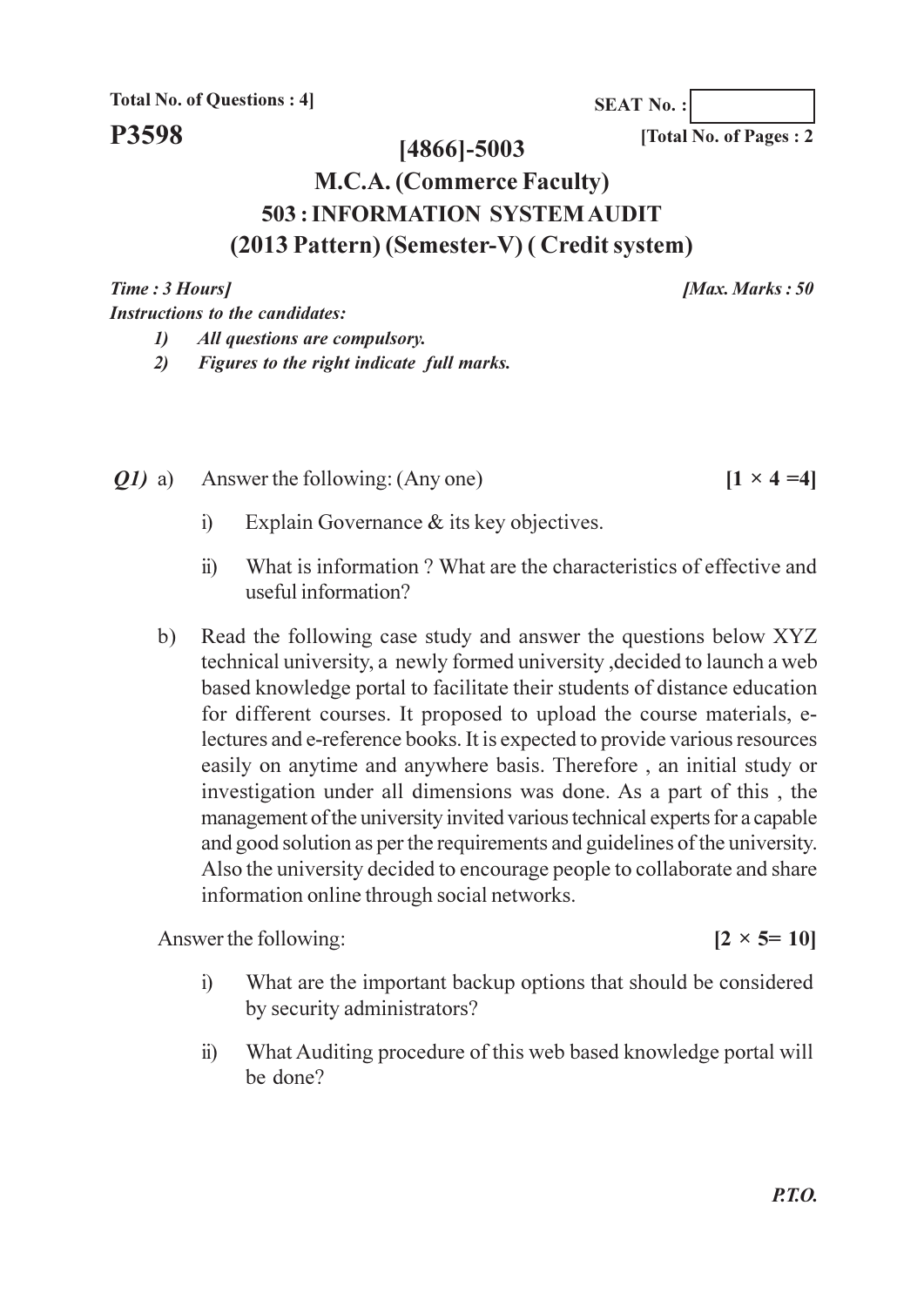- $Q2$ ) Answer the following: (Any 3)
	- Why information security is important? Discuss in detail. a)
	- $b)$ Explain the components of security policy.
	- Explain different IS controls based on nature of controls.  $c)$
	- Describe the following general controls:  $\rm d)$ 
		- Organization controls.  $i)$
		- Financial controls.  $\ddot{\textbf{i}}$
- *O3*) Answer the following: (Any 3)  $[3 \times 4 = 12]$ 
	- Why a business continuity plan is important for an organization? a)
	- Describe the audit of BCP/DRP.  $b)$
	- What activities are parts of System Development Life cycle (SDLC)?  $c)$ Explain Briefly.
	- d) Explain Auditor's role in SDLC.

 $Q_4$ ) Answer the following: (Any 3)

- What are the objectives of Information Technology Amendment Act, 2008? a)
- What is digital signature? How it is used for the Authentication of  $b)$ Electronic Record?
- What is the difference between cloud computing and Grid computing?  $c)$
- Explain mobile computing and its benefits.  $\mathbf{d}$

 $\begin{array}{ccc} \leftrightarrow & \leftrightarrow & \leftrightarrow \end{array}$ 

 $2^{\circ}$ 

 $[4866] - 5003$ 

 $[3 \times 4 = 12]$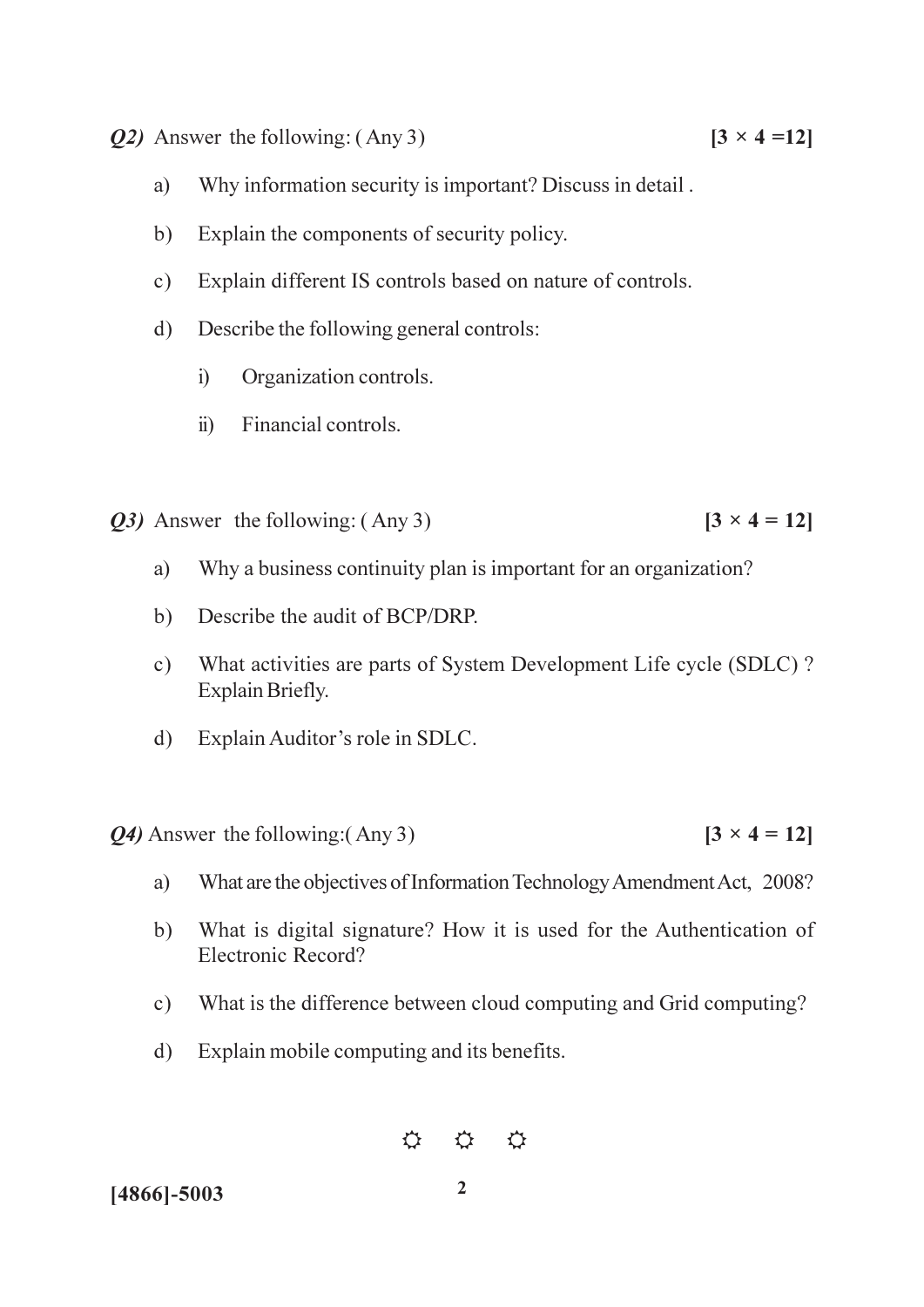P3599

 $[4866] - 5004$ 

M.C.A. (Commerce) 504 : CONTENT MANAGEMENT SYSTEM

# (2013 Pattern) (Semester - V) (Credit System)

| Time: 3 Hours] |                     |                                                                      | [Max. Marks: $50$ |
|----------------|---------------------|----------------------------------------------------------------------|-------------------|
|                |                     | <b>Instructions to the candidates:</b>                               |                   |
|                | $\boldsymbol{\eta}$ | All questions are compulsory.                                        |                   |
|                | 2)                  | Figures to the right indicate full marks.                            |                   |
|                |                     | Q1) Attempt the following:                                           | $[14]$            |
|                | a)                  | What is data?                                                        |                   |
|                | b)                  | What is structure?                                                   |                   |
|                | $\circ$ )           | What is collection services?                                         |                   |
|                | d)                  | Define Content Management.                                           |                   |
|                | e)                  | What is Authoring?                                                   |                   |
|                | f)                  | What is workflow system?                                             |                   |
|                | g)                  | What is storage format?                                              |                   |
|                |                     |                                                                      |                   |
|                |                     | <b>Q2</b> ) Attempt the following: (Any 3)                           | $[12]$            |
|                | a)                  | What is Monolythic Vs Mix-and-Match functionality?                   |                   |
|                | b)                  | Explain - How to gauge complexity by knowing the no. of publication. |                   |
|                | $\circ$ )           | Explain - content is not data.                                       |                   |
|                | d)                  | How to create the template in Joomla.                                |                   |
|                |                     |                                                                      |                   |
|                |                     | Q3) Attempt the following: (Any 3)                                   | $[12]$            |
|                | a)                  | Explain formatting by scope.                                         |                   |
|                | b)                  | Explain Converting from collection system with diagram.              |                   |
|                | c)                  | Explain dynamic website with diagram.                                |                   |
|                | $\mathbf{d}$        | What is Content Administration of Joomla? Explain.                   |                   |
|                |                     |                                                                      | <i>P.T.O.</i>     |

[Total No. of Pages: 2]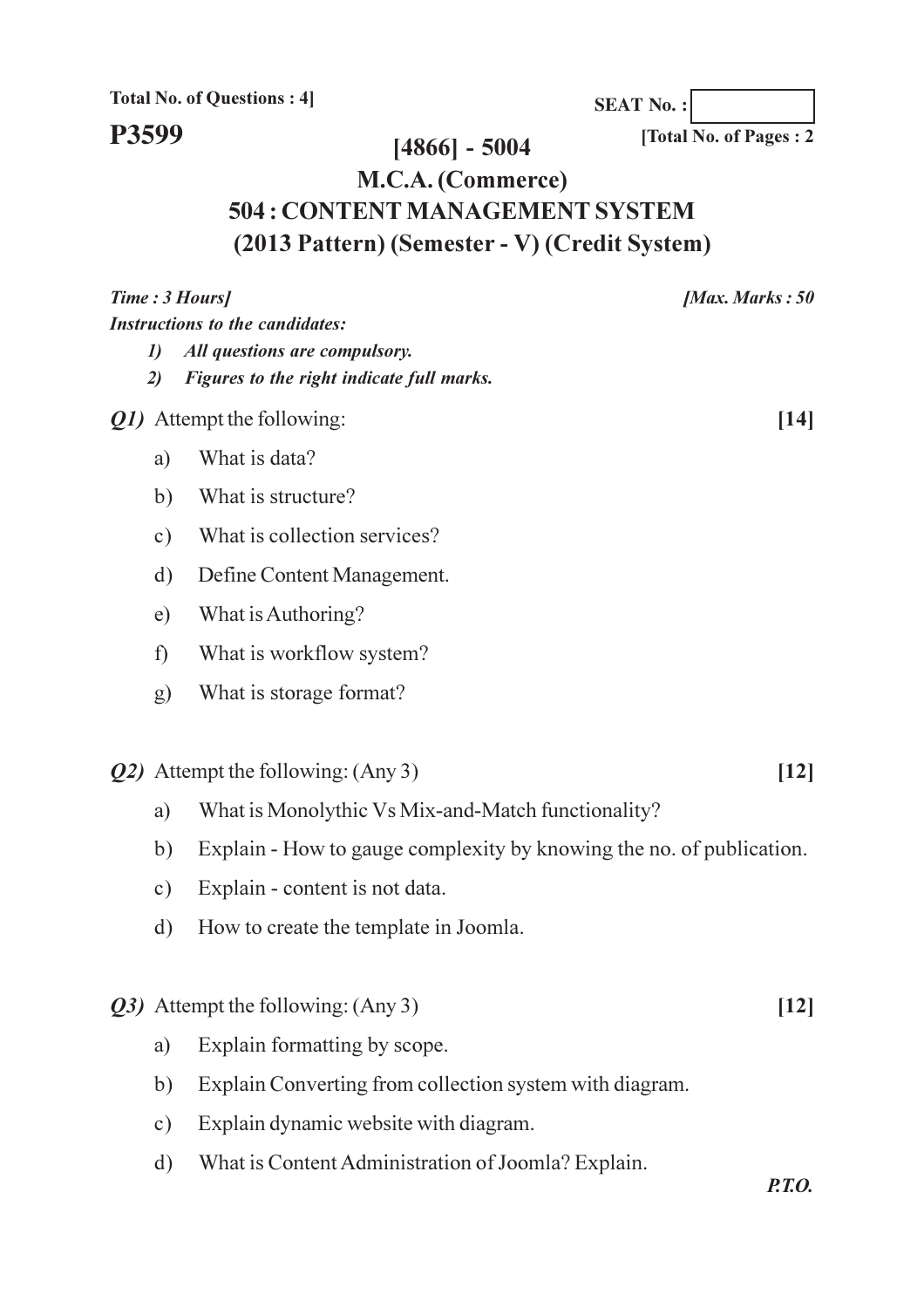- Q4) Attempt the following: (Any 3)
	- Explain CM is distributing business value.  $a)$
	- Explain Joomla features.  $b)$
	- What are the other publications in publication system.  $c)$
	- Content is named information Explain.  $d)$

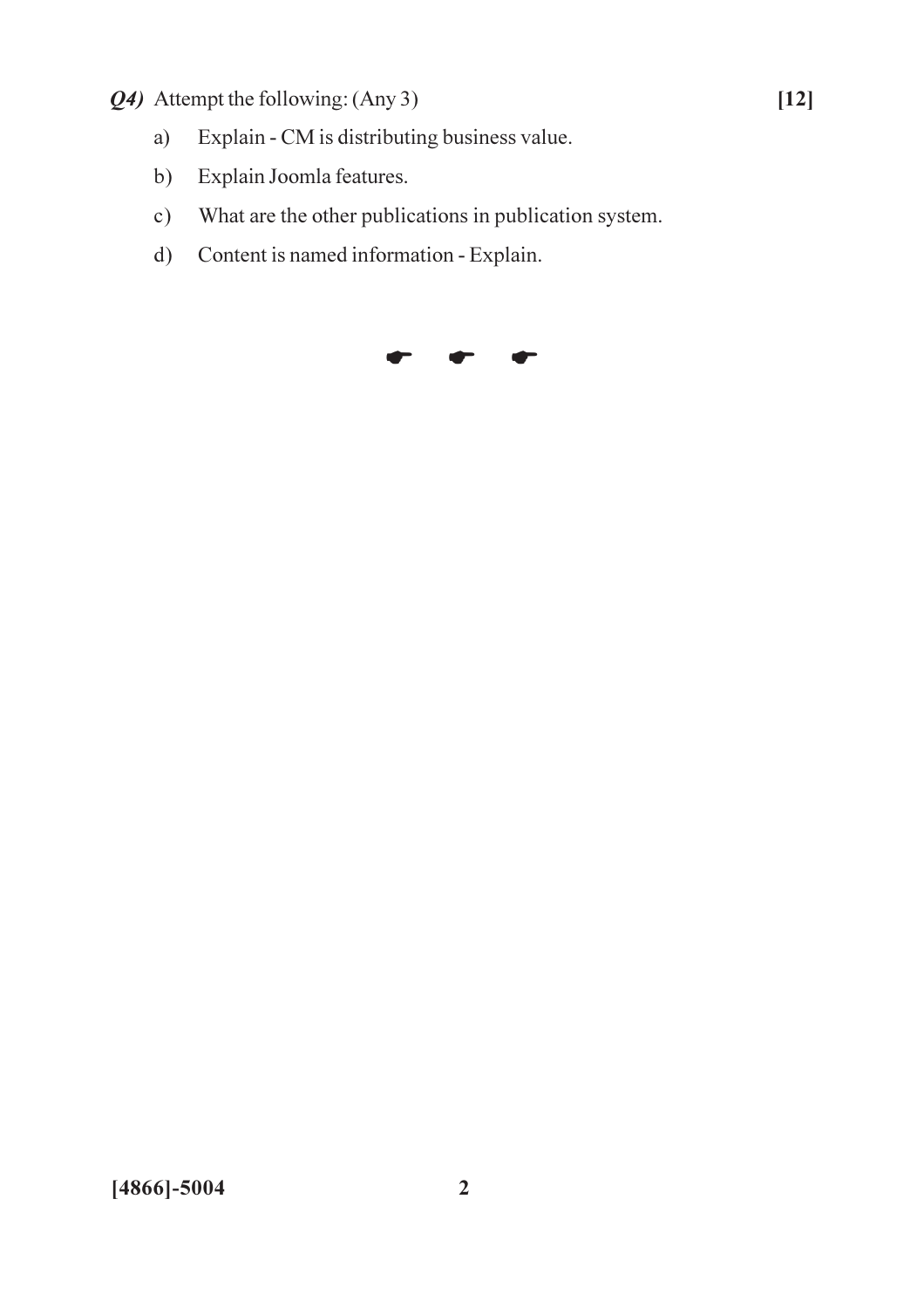**Instructions to the candidates:** 

**P3600** 

Time: 3 Hours]

#### [Total No. of Pages: 2]

**SEAT No.:** 

#### $[4866] - 5005$

# **M.C.A. (Commerce Faculty) 506: MOBILE COMMUNICATION** (2013 Pattern) (Semester-V) (Credit System)

*O1*) Attempt any 7:  $[7 \times 2 = 14]$ Define user mobility and device portability. a)  $b)$ Give the advantages of spread spectrum. What is Encapsulation?  $c)$  $d)$ Compare CO-COA and FA-COA. Give any 2 requirements of mobile IP  $e)$ Give different versions of ANDROID  $\mathcal{L}$ How mobile communication is useful in vehicles?  $\mathbf{g}$ ) Why guard spaces are required in multiplexing?  $h$ )  $[3 \times 4 = 12]$ Explain Architecture of GSM system. a) Explain Agent Discovery mechanism of mobile IP.  $b)$ What is snooping? Explain working of snooping with TCP.  $c)$ 

List the features of ANDROID.  $\mathbf{d}$ 

[Max. Marks: 50]

2) All questions are compulsary.

1) Neat diagram must be drawn wherever necessary.

3) Figures to right side indicate full marks.

 $Q2)$  Attempt any 3: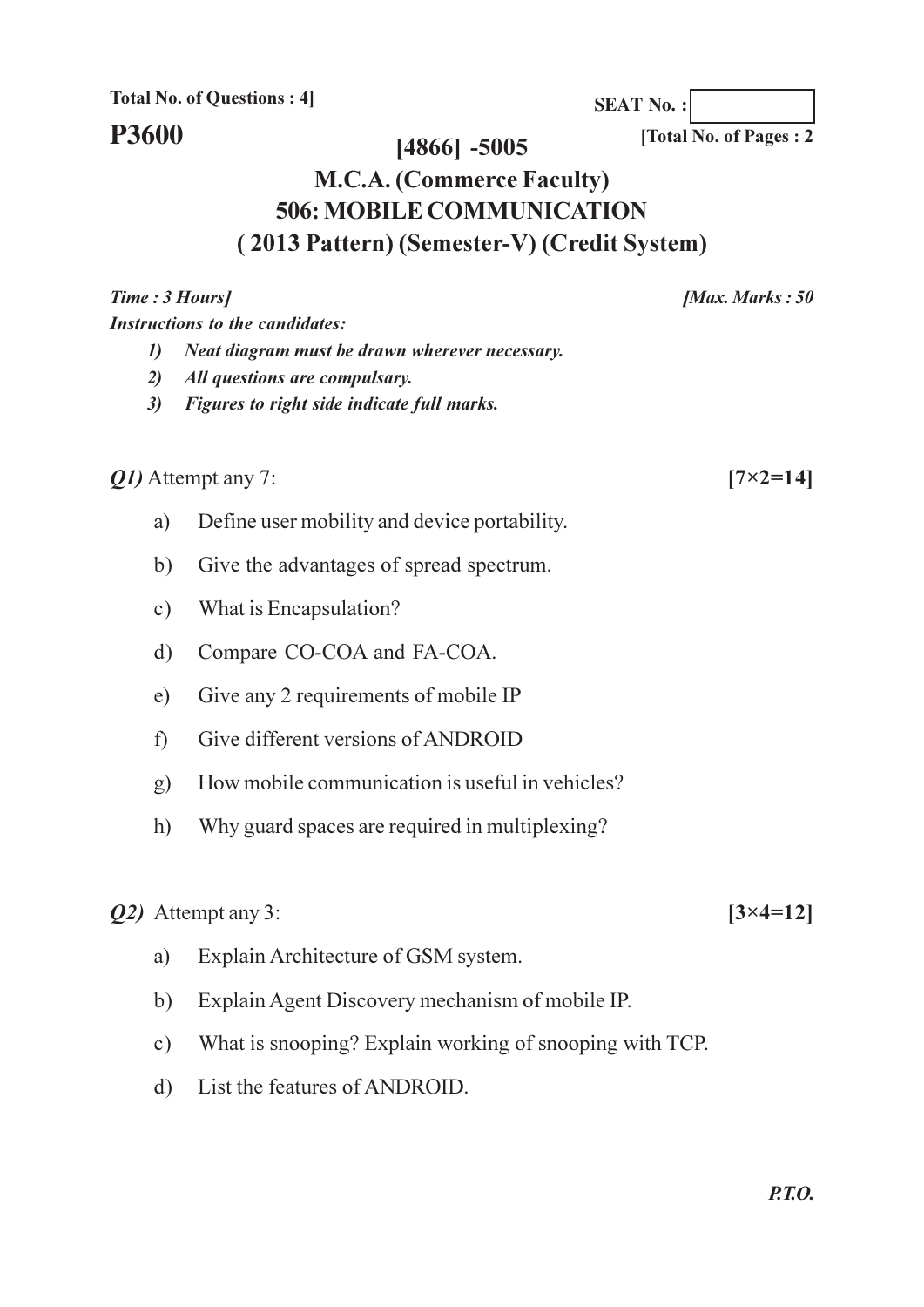*Q3*) Attempt any 3:

- Discuss various applications of mobile communication. a)
- $b)$ Compare between TDMA and FDMA
- Explain working of M-TCP  $c)$
- d) Explain ANDROID Architecture.

Q4) Attempt any 3:

- Define spread spectrum. Discuss Direct Sequence Spread spectrum a)  $[DSSS]$
- Give reasons for a handover in GSM. What types of handover can occur  $b)$ [Scenerio]?
- What is reverse tunneling? Why it is needed?  $c)$
- What is advantage of configuring following parameters for TCP in  $d)$ wireless environment.
	- $i)$ Large Window
	- **Explicit Congestion Notification.**  $\ddot{\textbf{i}}$



 $[4866] - 5005$ 

 $[3 \times 4 = 12]$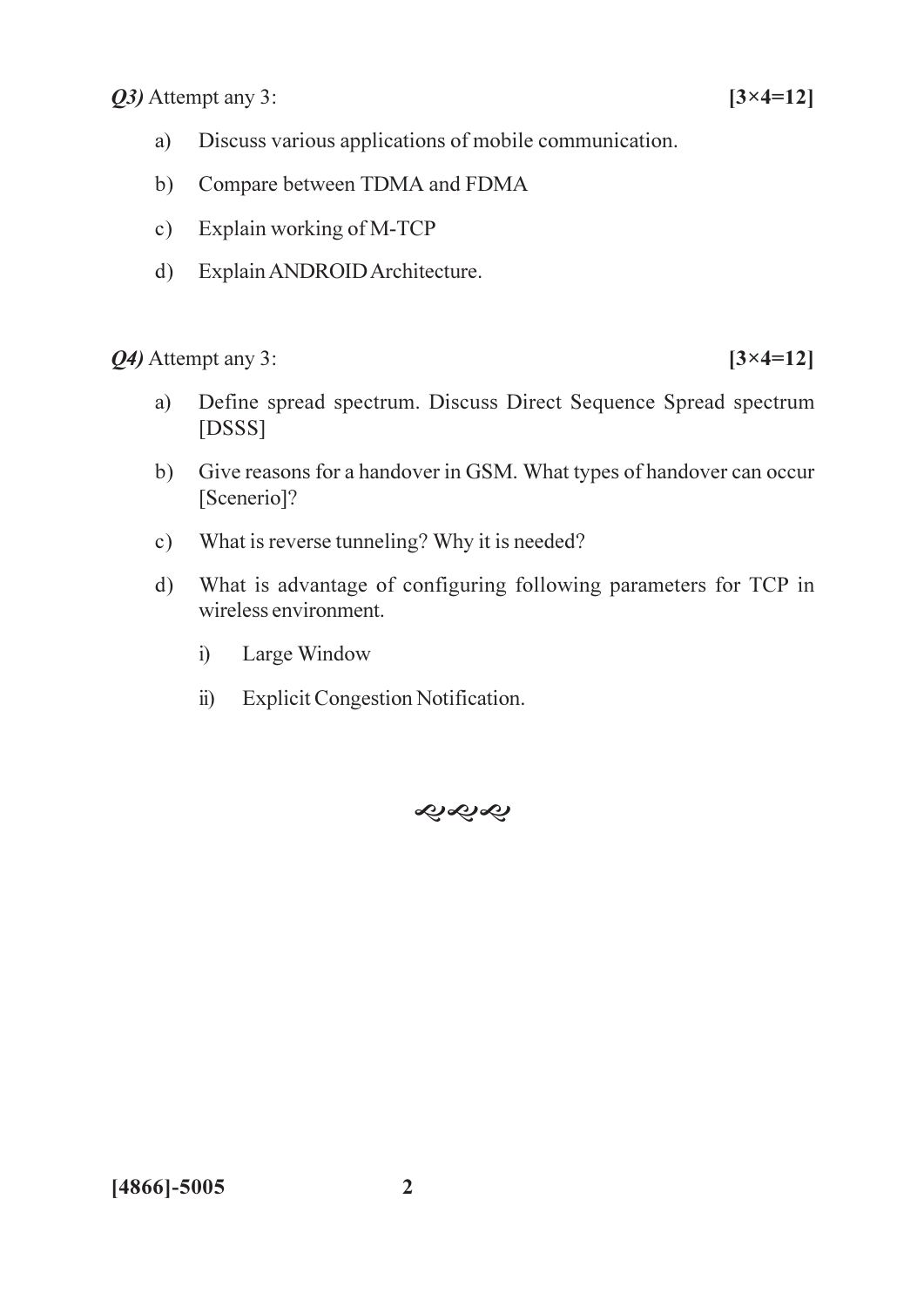### P3601

#### $[4866] - 5006$

# M.C.A. (Commerce) 507 : SYSTEM SIMULATION AND MODELING (2013 Pattern) (Credit System) (Semester - V)

Time: 3 Hours]

**Instructions to the candidates:** 

- 1) Attempt all the questions.
- $2)$ **Example 1** Figures to the right indicate full marks.

*O1*) Attempt any two:

- Explain the steps used in simulation study with a neat flow diagram. a)
- What is system? Explain different types of systems.  $b)$
- Describe how to simulate a continuous and deterministic system by  $c)$ considering example of each.

 $Q2$ ) Attempt any two:

- Explain the concept of Discrete Event simulation. a)
- What are the techniques for verification of simulation model.  $h)$
- Describe in detail the three step approach for model validation.  $c)$

Q3) Attempt any two:

- What are the types of simulation with respect to output analysis. a)
- Explain the steps involved in the development of an input model.  $b)$
- Explain Inverse Transform Technique.  $\mathbf{c})$

**SEAT No.:** 

[Total No. of Pages: 2

[Max. Marks:  $50$ 

 $[2 \times 6 = 12]$ 

 $[2 \times 6 = 12]$ 

 $[7 \times 2 = 14]$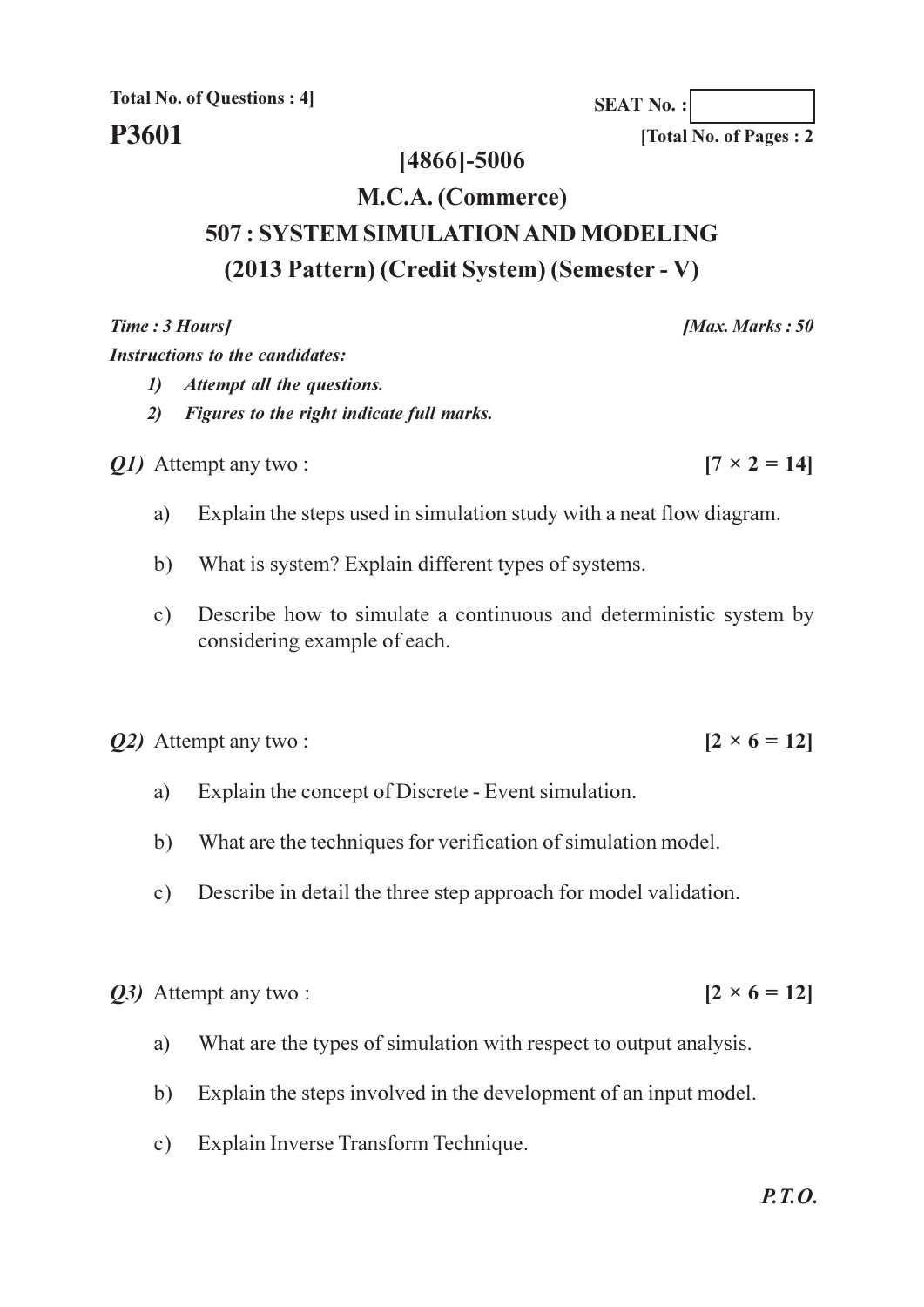### Q4) Attempt any two:

- Explain need of simulation. a)
- What are the principles used in modeling.  $b)$
- Why random numbers are required? What are the important characteristics  $c)$ of random numbers routines.

# $030303$